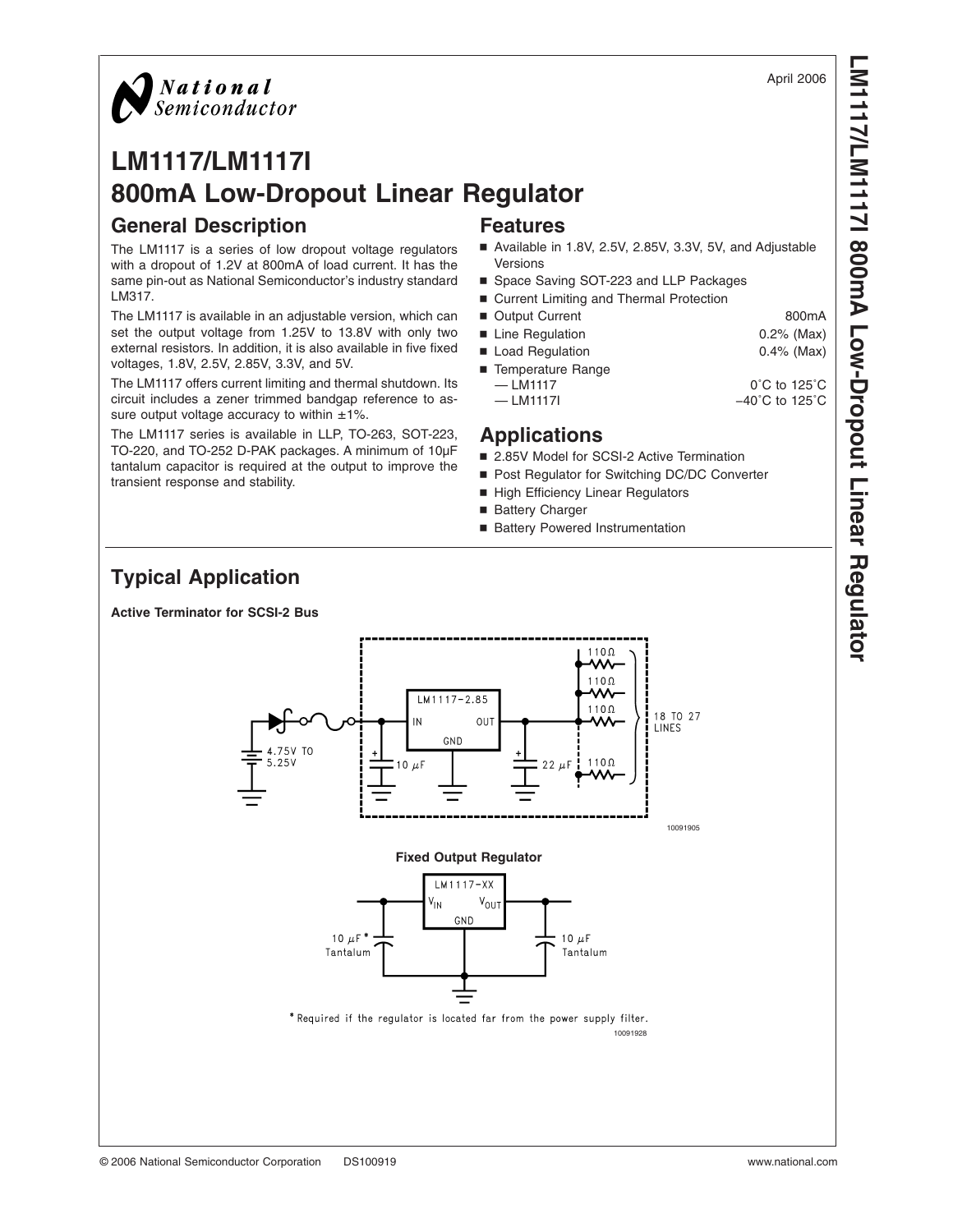LM117/LM1171 **LM1117/LM1117I**

| Package        | <b>Temperature</b><br>Range         | <b>Part Number</b> | <b>Packaging Marking</b> | <b>Transport Media</b> | <b>NSC</b><br><b>Drawing</b> |
|----------------|-------------------------------------|--------------------|--------------------------|------------------------|------------------------------|
| 3-lead         | $0^{\circ}$ C to +125 $^{\circ}$ C  | LM1117MPX-ADJ      | <b>N03A</b>              | Tape and Reel          | MP04A                        |
| <b>SOT-223</b> |                                     | LM1117MPX-1.8      | <b>N12A</b>              | Tape and Reel          |                              |
|                |                                     | LM1117MPX-2.5      | <b>N13A</b>              | Tape and Reel          |                              |
|                |                                     | LM1117MPX-2.85     | <b>N04A</b>              | Tape and Reel          |                              |
|                |                                     | LM1117MPX-3.3      | <b>N05A</b>              | Tape and Reel          |                              |
|                |                                     | LM1117MPX-5.0      | <b>N06A</b>              | Tape and Reel          |                              |
|                | $-40^{\circ}$ C to $+125^{\circ}$ C | LM1117IMPX-ADJ     | N <sub>03</sub> B        | Tape and Reel          |                              |
|                |                                     | LM1117IMPX-3.3     | <b>N05B</b>              | Tape and Reel          |                              |
|                |                                     | LM1117IMPX-5.0     | N06B                     | Tape and Reel          |                              |
| 3-lead TO-220  | $0^{\circ}$ C to +125 $^{\circ}$ C  | LM1117T-ADJ        | LM1117T-ADJ              | Rails                  | T03B                         |
|                |                                     | LM1117T-1.8        | LM1117T-1.8              | Rails                  |                              |
|                |                                     | LM1117T-2.5        | LM1117T-2.5              | Rails                  |                              |
|                |                                     | LM1117T-2.85       | LM1117T-2.85             | Rails                  |                              |
|                |                                     | LM1117T-3.3        | LM1117T-3.3              | Rails                  |                              |
|                |                                     | LM1117T-5.0        | LM1117T-5.0              | Rails                  |                              |
| 3-lead TO-252  | $0^{\circ}$ C to +125 $^{\circ}$ C  | LM1117DTX-ADJ      | LM1117DT-ADJ             | Tape and Reel          | TD03B                        |
|                |                                     | LM1117DTX-1.8      | LM1117DT-1.8             | Tape and Reel          |                              |
|                |                                     | LM1117DTX-2.5      | LM1117DT-2.5             | Tape and Reel          |                              |
|                |                                     | LM1117DTX-2.85     | LM1117DT-2.85            | Tape and Reel          |                              |
|                |                                     | LM1117DTX-3.3      | LM1117DT-3.3             | Tape and Reel          |                              |
|                |                                     | LM1117DTX-5.0      | LM1117DT-5.0             | Tape and Reel          |                              |
|                | $-40^{\circ}$ C to $+125^{\circ}$ C | LM1117IDTX-ADJ     | LM1117IDT-ADJ            | Tape and Reel          |                              |
|                |                                     | LM1117IDTX-3.3     | LM1117IDT-3.3            | Tape and Reel          |                              |
|                |                                     | LM1117IDTX-5.0     | LM1117IDT-5.0            | Tape and Reel          |                              |
| 8-lead LLP     | $0^{\circ}$ C to +125 $^{\circ}$ C  | LM1117LDX-ADJ      | 1117ADJ                  | Tape and Reel          | LDC08A                       |
|                |                                     | LM1117LDX-1.8      | 1117-18                  | Tape and Reel          |                              |
|                |                                     | LM1117LDX-2.5      | 1117-25                  | Tape and Reel          |                              |
|                |                                     | LM1117LDX-2.85     | 1117-28                  | Tape and Reel          |                              |
|                |                                     | LM1117LDX-3.3      | 1117-33                  | Tape and Reel          |                              |
|                |                                     | LM1117LDX-5.0      | 1117-50                  | Tape and Reel          |                              |
|                | $-40^{\circ}$ C to 125 $^{\circ}$ C | LM1117ILDX-ADJ     | 1117IAD                  | Tape and Reel          |                              |
|                |                                     | LM1117ILDX-3.3     | 1117133                  | Tape and Reel          |                              |
|                |                                     | LM1117ILDX-5.0     | 1117150                  | Tape and Reel          |                              |
| TO-263         | $0^{\circ}$ C to +125 $^{\circ}$ C  | LM1117SX-ADJ       | LM1117SADJ               | Tape and Reel          | TS3B                         |
|                |                                     | LM1117SX-2.85      | LM1117S2.85              | Tape and Reel          |                              |
|                |                                     | LM1117SX-3.3       | LM1117S3.3               | Tape and Reel          |                              |
|                |                                     | LM1117SX-5.0       | LM1117S5.0               | Tape and Reel          |                              |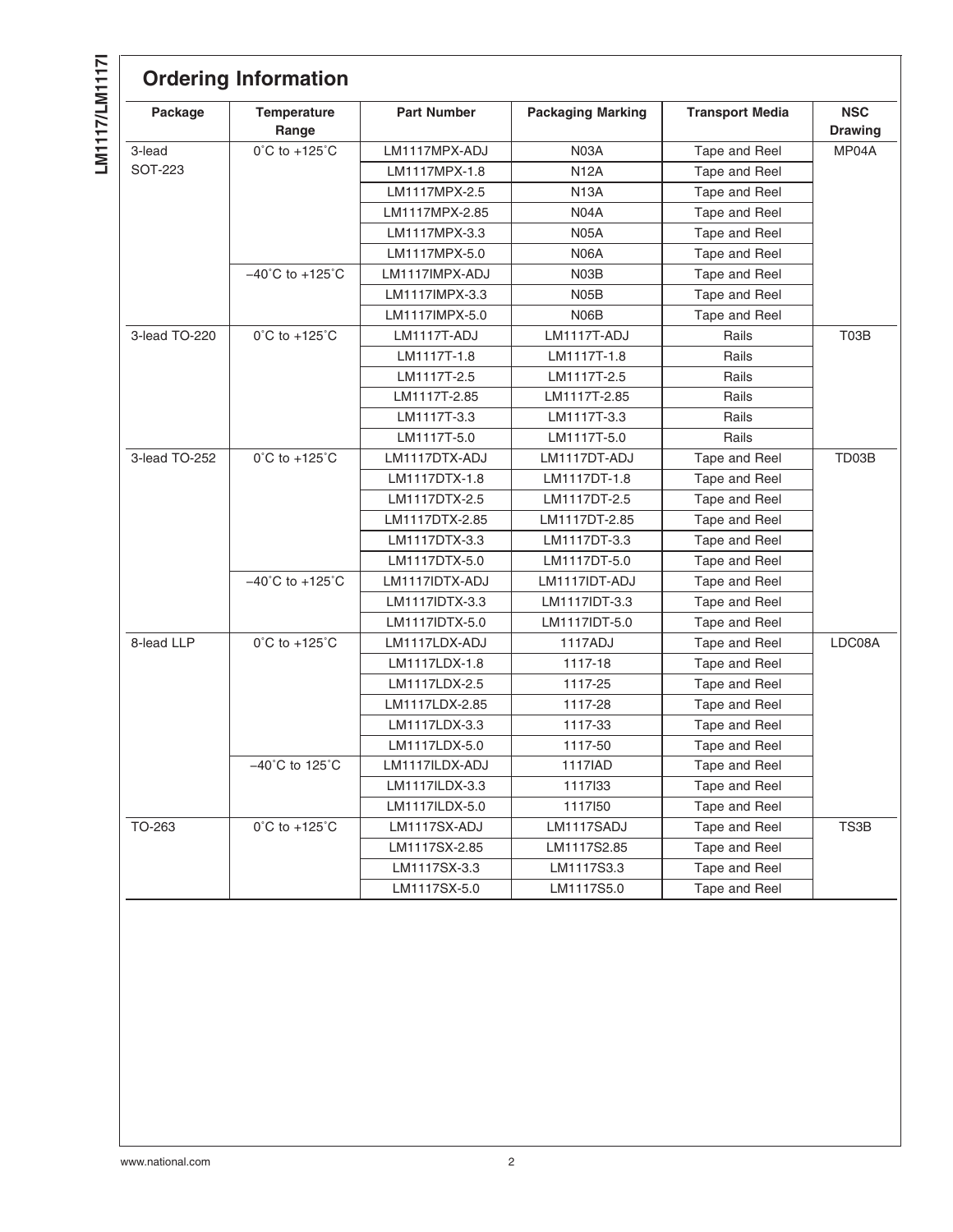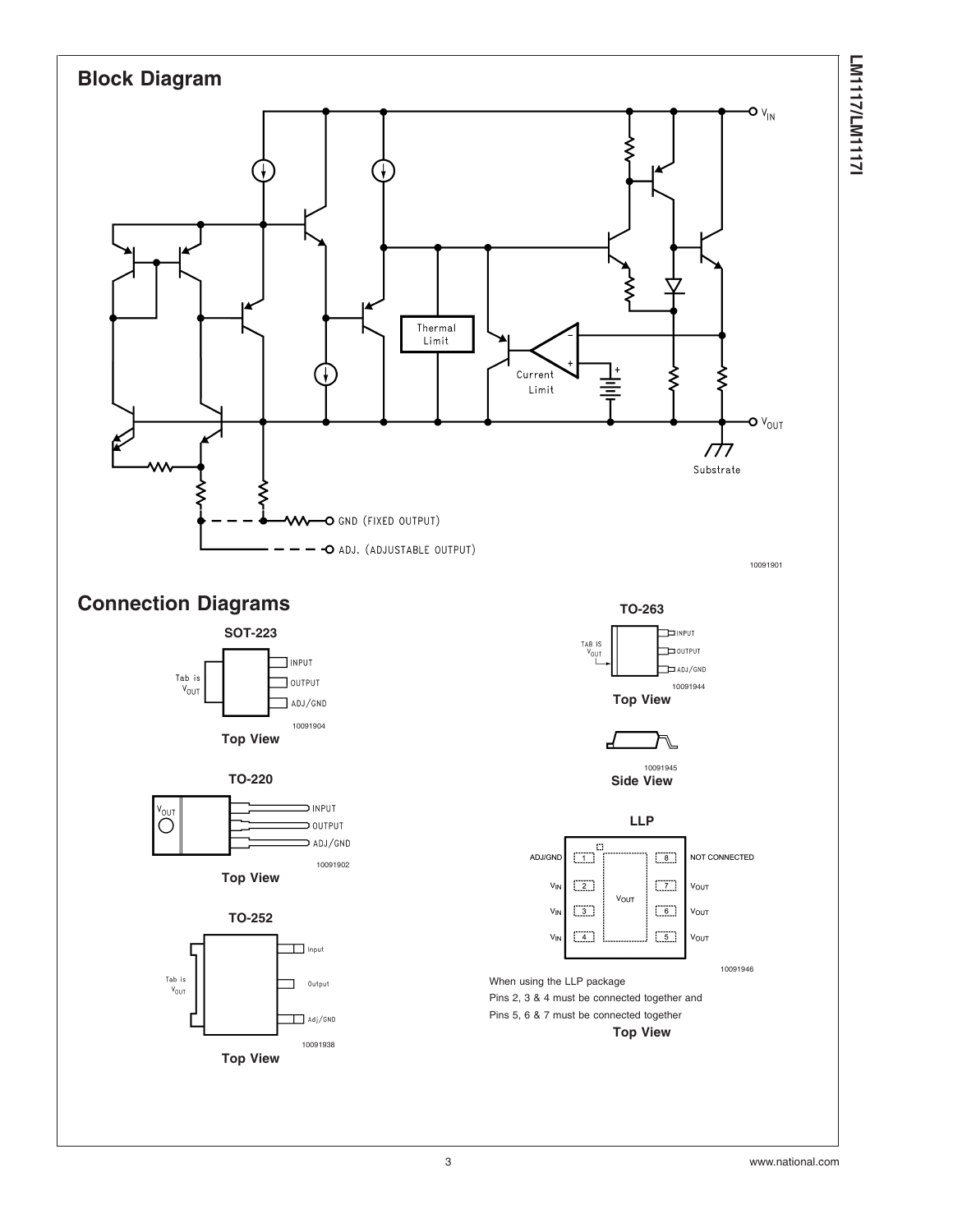## **Absolute Maximum Ratings [\(Note 1\)](#page-5-0)**

**If Military/Aerospace specified devices are required, please contact the National Semiconductor Sales Office/ Distributors for availability and specifications.**

| Maximum Input Voltage $(V_{IN}$ to GND)  | 20V                                 |
|------------------------------------------|-------------------------------------|
| Power Dissipation (Note 2)               | <b>Internally Limited</b>           |
| Junction Temperature $(T_1)$<br>(Note 2) | $150^{\circ}$ C                     |
| Storage Temperature Range                | $-65^{\circ}$ C to 150 $^{\circ}$ C |
| Lead Temperature                         |                                     |

| TO-220 (T) Package     | $260^{\circ}$ C, 10 sec |
|------------------------|-------------------------|
| SOT-223 (IMP) Package  | $260^{\circ}$ C. 4 sec  |
| ESD Tolerance (Note 3) | 2000V                   |
|                        |                         |

## **Operating Ratings [\(Note 1\)](#page-5-0)**

| Input Voltage $(V_{IN}$ to GND)            | 15V                                 |
|--------------------------------------------|-------------------------------------|
| Junction Temperature Range $(T_1)(Note 2)$ |                                     |
| <b>IM1117</b>                              | $0^{\circ}$ C to 125 $^{\circ}$ C   |
| I M1117I                                   | $-40^{\circ}$ C to 125 $^{\circ}$ C |

## **LM1117 Electrical Characteristics**

Typicals and limits appearing in normal type apply for  $T_J = 25^{\circ}$ C. Limits appearing in **Boldface** type apply over the entire junction temperature range for operation, 0˚C to 125˚C.

| Symbol                  | <b>Parameter</b>  | <b>Conditions</b>                                                                                        |       | <b>Typ</b><br>(Note 4) | Max<br>(Note 5) | <b>Units</b> |
|-------------------------|-------------------|----------------------------------------------------------------------------------------------------------|-------|------------------------|-----------------|--------------|
| $V_{REF}$               | Reference Voltage | <b>LM1117-ADJ</b>                                                                                        |       |                        |                 |              |
|                         |                   | $I_{\text{OUT}} = 10 \text{mA}, V_{\text{IN}} - V_{\text{OUT}} = 2V, T_{\text{J}} = 25^{\circ} \text{C}$ | 1.238 | 1.250                  | 1.262           | V            |
|                         |                   | 10mA $\leq I_{\text{OUT}} \leq 800$ mA, 1.4V $\leq V_{\text{IN}}-V_{\text{OUT}}$                         | 1.225 | 1.250                  | 1.270           | V            |
|                         |                   | $\leq 10V$                                                                                               |       |                        |                 |              |
| $V_{OUT}$               | Output Voltage    | LM1117-1.8                                                                                               |       |                        |                 |              |
|                         |                   | $I_{\text{OUT}} = 10 \text{mA}, V_{\text{IN}} = 3.8 V, T_{\text{J}} = 25^{\circ} \text{C}$               | 1.782 | 1.800                  | 1.818           | V            |
|                         |                   | $0 \le I_{\text{OUT}} \le 800 \text{mA}, 3.2 \text{V} \le V_{\text{IN}} \le 10 \text{V}$                 | 1.746 | 1.800                  | 1.854           | V            |
|                         |                   | LM1117-2.5                                                                                               |       |                        |                 |              |
|                         |                   | $I_{\text{OUT}} = 10 \text{mA}, V_{\text{IN}} = 4.5V, T_{\text{J}} = 25^{\circ}\text{C}$                 | 2.475 | 2.500                  | 2.525           | V            |
|                         |                   | $0 \leq I_{\text{OUT}} \leq 800 \text{mA}, 3.9 \text{V} \leq V_{\text{IN}} \leq 10 \text{V}$             | 2.450 | 2.500                  | 2.550           | V            |
|                         |                   | LM1117-2.85                                                                                              |       |                        |                 |              |
|                         |                   | $I_{OUT} = 10mA$ , $V_{IN} = 4.85V$ , $T_J = 25^{\circ}C$                                                | 2.820 | 2.850                  | 2.880           | V            |
|                         |                   | $0 \le I_{OUT} \le 800$ mA, $4.25V \le V_{IN} \le 10V$                                                   | 2.790 | 2.850                  | 2.910           | V            |
|                         |                   | $0 \le I_{\text{OUT}} \le 500 \text{mA}, V_{\text{IN}} = 4.10 V$                                         | 2.790 | 2.850                  | 2.910           | V            |
|                         |                   | LM1117-3.3                                                                                               |       |                        |                 |              |
|                         |                   | $I_{OUT} = 10mA$ , $V_{IN} = 5V$ T <sub>J</sub> = 25°C                                                   | 3.267 | 3.300                  | 3.333           | V            |
|                         |                   | $0 \leq I_{\text{OUT}} \leq 800 \text{mA}, 4.75 \text{V} \leq V_{\text{IN}} \leq 10 \text{V}$            | 3.235 | 3.300                  | 3.365           | V            |
|                         |                   | LM1117-5.0                                                                                               |       |                        |                 |              |
|                         |                   | $I_{OUT}$ = 10mA, $V_{IN}$ = 7V, $T_J$ = 25°C                                                            | 4.950 | 5.000                  | 5.050           | V            |
|                         |                   | $0 \leq I_{\text{OUT}} \leq 800 \text{mA}, 6.5 \text{V} \leq \text{V}_{\text{IN}} \leq 12 \text{V}$      | 4.900 | 5.000                  | 5.100           | V            |
| $\Delta V_{\text{OUT}}$ | Line Regulation   | <b>LM1117-ADJ</b>                                                                                        |       |                        |                 |              |
|                         | (Note 6)          | $I_{OUT} = 10mA$ , 1.5V $\leq V_{IN}$ - $V_{OUT} \leq 13.75V$                                            |       | 0.035                  | 0.2             | $\%$         |
|                         |                   | LM1117-1.8                                                                                               |       | 1.                     | 6               | mV           |
|                         |                   | $I_{OUT} = 0$ mA, 3.2V $\leq$ V <sub>IN</sub> $\leq$ 10V                                                 |       |                        |                 |              |
|                         |                   | LM1117-2.5                                                                                               |       | $\mathbf{1}$           | 6               | mV           |
|                         |                   | $I_{OUT} = 0mA$ , 3.9V $\leq V_{IN} \leq 10V$                                                            |       |                        |                 |              |
|                         |                   | LM1117-2.85                                                                                              |       |                        |                 |              |
|                         |                   | $I_{OUT} = 0 \text{mA}, 4.25 \text{V} \leq V_{IN} \leq 10 \text{V}$                                      |       | 1.                     | 6               | mV           |
|                         |                   | LM1117-3.3                                                                                               |       |                        |                 |              |
|                         |                   | $I_{OUT} = 0mA$ , 4.75V $\leq V_{IN} \leq 15V$                                                           |       | 1                      | 6               | mV           |
|                         |                   | LM1117-5.0                                                                                               |       |                        |                 |              |
|                         |                   | $I_{OUT} = 0$ mA, 6.5V $\leq$ V <sub>IN</sub> $\leq$ 15V                                                 |       | 1                      | 10              | mV           |
|                         |                   |                                                                                                          |       |                        |                 |              |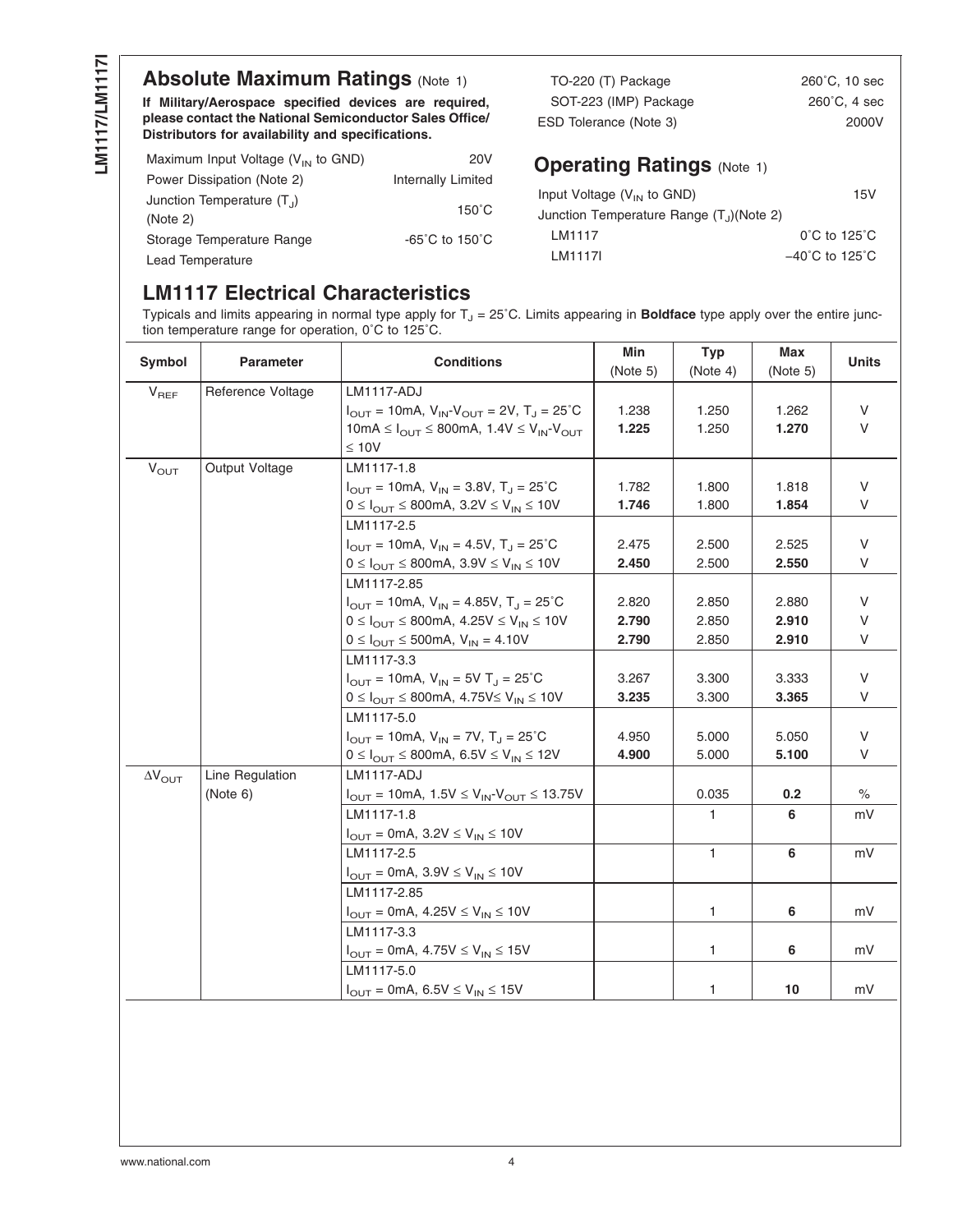# **LM117/LM11171 LM1117/LM1117I**

## **LM1117 Electrical Characteristics** (Continued)

Typicals and limits appearing in normal type apply for T<sub>J</sub> = 25˚C. Limits appearing in **Boldface** type apply over the entire junction temperature range for operation, 0˚C to 125˚C.

| Symbol                     | <b>Conditions</b><br><b>Parameter</b>                                           |                                                                            | Min      | <b>Typ</b>   | Max      | <b>Units</b>  |
|----------------------------|---------------------------------------------------------------------------------|----------------------------------------------------------------------------|----------|--------------|----------|---------------|
|                            |                                                                                 |                                                                            | (Note 5) | (Note 4)     | (Note 5) |               |
| $\Delta V_{\text{OUT}}$    | <b>Load Regulation</b>                                                          | <b>LM1117-ADJ</b>                                                          |          |              |          |               |
|                            | (Note 6)                                                                        | $V_{IN}$ - $V_{OUT}$ = 3V, 10 $\leq$ $I_{OUT}$ $\leq$ 800mA                |          | 0.2          | 0.4      | $\%$          |
|                            |                                                                                 | LM1117-1.8                                                                 |          | 1            | 10       | mV            |
|                            |                                                                                 | $V_{IN} = 3.2V, 0 \leq I_{OUT} \leq 800mA$                                 |          |              |          |               |
|                            |                                                                                 | LM1117-2.5                                                                 |          | $\mathbf{1}$ | 10       | mV            |
|                            |                                                                                 | $V_{IN} = 3.9V, 0 \leq I_{OUT} \leq 800mA$                                 |          |              |          |               |
|                            |                                                                                 | LM1117-2.85                                                                |          |              |          |               |
|                            |                                                                                 | $V_{IN} = 4.25V, 0 \leq I_{OUT} \leq 800mA$                                |          | 1            | 10       | mV            |
|                            |                                                                                 | LM1117-3.3                                                                 |          |              |          |               |
|                            |                                                                                 | $V_{IN} = 4.75V, 0 \leq I_{OUT} \leq 800mA$                                |          | 1            | 10       | mV            |
|                            |                                                                                 | LM1117-5.0                                                                 |          |              |          |               |
|                            |                                                                                 | $V_{IN} = 6.5V, 0 \leq I_{OUT} \leq 800mA$                                 |          | 1            | 15       | mV            |
| $V_{IN}$ -V <sub>OUT</sub> | Dropout Voltage                                                                 | $I_{OUT} = 100mA$                                                          |          | 1.10         | 1.20     | V             |
|                            | (Note 7)                                                                        | $I_{\text{OUT}} = 500 \text{mA}$                                           |          | 1.15         | 1.25     | V             |
|                            |                                                                                 | $I_{\text{OUT}} = 800 \text{mA}$                                           |          | 1.20         | 1.30     | V             |
| $I_{LIMIT}$                | <b>Current Limit</b>                                                            | $V_{IN}$ - $V_{OUT}$ = 5V, T <sub>J</sub> = 25 <sup>°</sup> C              | 800      | 1200         | 1500     | mA            |
|                            | Minimum Load                                                                    | <b>LM1117-ADJ</b>                                                          |          |              |          |               |
|                            | Current (Note 8)                                                                | $V_{IN} = 15V$                                                             |          | 1.7          | 5        | mA            |
|                            | Quiescent Current                                                               | LM1117-1.8                                                                 |          | 5            | 10       | mA            |
|                            |                                                                                 | $V_{IN} \leq 15V$                                                          |          |              |          |               |
|                            |                                                                                 | LM1117-2.5                                                                 |          | 5            | 10       | mA            |
|                            |                                                                                 | $V_{IN} \leq 15V$                                                          |          |              |          |               |
|                            |                                                                                 | LM1117-2.85                                                                |          |              |          |               |
|                            |                                                                                 | $V_{IN} \leq 10V$                                                          |          | 5            | 10       | mA            |
|                            |                                                                                 | LM1117-3.3                                                                 |          |              |          |               |
|                            |                                                                                 | $V_{IN} \leq 15V$                                                          |          | 5            | 10       | mA            |
|                            |                                                                                 | LM1117-5.0                                                                 |          | 5            | 10       | mA            |
|                            |                                                                                 | $V_{IN} \leq 15V$<br>$T_A = 25^{\circ}C$ , 30ms Pulse                      |          |              |          | % /W          |
|                            | <b>Thermal Regulation</b>                                                       |                                                                            | 60       | 0.01         | 0.1      | dB            |
|                            | <b>Ripple Regulation</b>                                                        | $f_{RIPPLE}$ =1 20Hz, $V_{IN}$ - $V_{OUT}$ = 3V $V_{RIPPLE}$<br>$=1V_{PP}$ |          | 75           |          |               |
|                            | Adjust Pin Current                                                              |                                                                            |          | 60           | 120      | μA            |
|                            | Adjust Pin Current                                                              | $10 \leq I_{\text{OUT}} \leq 800 \text{mA}$ ,                              |          |              |          |               |
|                            | Change                                                                          | $1.4V \leq V_{IN}$ - $V_{OUT} \leq 10V$                                    |          | 0.2          | 5        | μA            |
|                            | <b>Temperature Stability</b>                                                    |                                                                            |          | 0.5          |          | $\%$          |
|                            | Long Term Stability                                                             | $T_A = 125^{\circ}C$ , 1000Hrs                                             |          | 0.3          |          | $\%$          |
|                            | (% of $V_{\text{OUT}}$ ), 10Hz $\leq$ f $\leq$ 10kHz<br><b>RMS Output Noise</b> |                                                                            |          | 0.003        |          | $\%$          |
|                            | <b>Thermal Resistance</b>                                                       | 3-Lead SOT-223                                                             |          | 15.0         |          | °C/W          |
| Junction-to-Case           |                                                                                 | 3-Lead TO-220                                                              |          | 3.0          |          | $\degree$ C/W |
|                            |                                                                                 | 3-Lead TO-252                                                              |          | 10           |          | °C/W          |
|                            | <b>Thermal Resistance</b>                                                       | 3-Lead SOT-223 (No heat sink)                                              |          | 136          |          | $\degree$ C/W |
|                            | Junction-to-Ambient                                                             | 3-Lead TO-220 (No heat sink)                                               |          | 79           |          | $\degree$ C/W |
|                            | (No air flow)                                                                   | 3-Lead TO-252 (Note 9) (No heat sink)                                      |          | 92           |          | $\degree$ C/W |
|                            |                                                                                 | 3-Lead TO-263                                                              |          | 55           |          | °C/W          |
|                            |                                                                                 | 8-Lead LLP(Note 10)                                                        |          | 40           |          | $\degree$ C/W |
|                            |                                                                                 |                                                                            |          |              |          |               |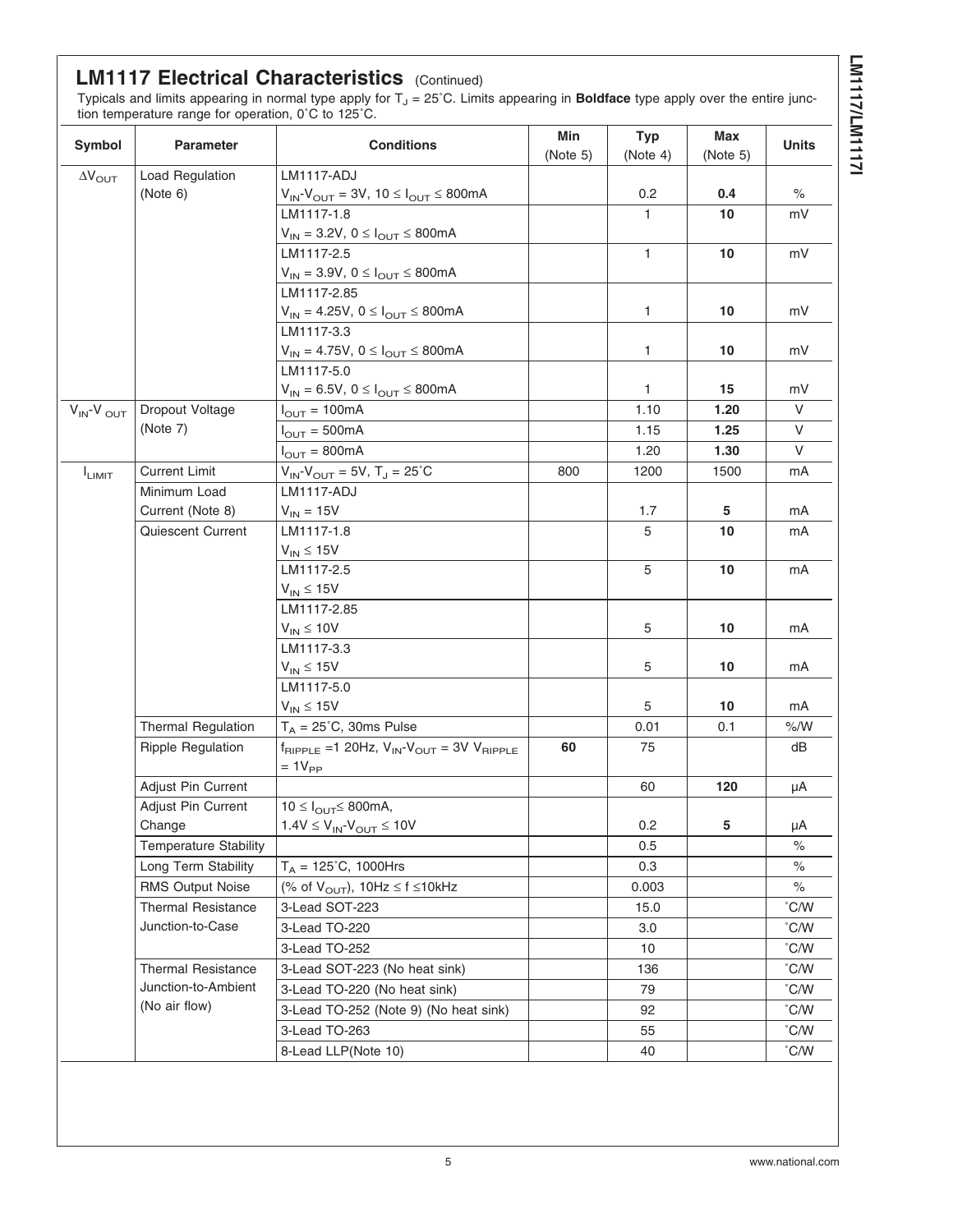<span id="page-5-0"></span>LM117/LM11171 **LM1117/LM1117I**

## **LM1117I Electrical Characteristics**

Typicals and limits appearing in normal type apply for T<sub>J</sub> = 25˚C. Limits appearing in **Boldface** type apply over the entire junction temperature range for operation, −40˚C to 125˚C.

| Symbol                  | <b>Parameter</b>                                                                                   | <b>Conditions</b>                                                                                                                                                                                                            | Min<br>(Note 5) | <b>Typ</b><br>(Note 4) | Max<br>(Note 5) | <b>Units</b>          |
|-------------------------|----------------------------------------------------------------------------------------------------|------------------------------------------------------------------------------------------------------------------------------------------------------------------------------------------------------------------------------|-----------------|------------------------|-----------------|-----------------------|
| $V_{REF}$               | Reference Voltage                                                                                  | LM1117I-ADJ<br>$I_{\text{OUT}} = 10 \text{mA}, V_{\text{IN}} - V_{\text{OUT}} = 2V, T_{\text{J}} = 25^{\circ} \text{C}$<br>10mA $\leq I_{\text{OUT}} \leq 800$ mA, 1.4V $\leq V_{\text{IN}}$ -V <sub>OUT</sub><br>$\leq 10V$ | 1.238<br>1.200  | 1.250<br>1.250         | 1.262<br>1.290  | V<br>$\vee$           |
| $V_{\text{OUT}}$        | Output Voltage                                                                                     | LM1117I-3.3<br>$I_{\text{OUT}} = 10 \text{mA}, V_{\text{IN}} = 5V, T_{\text{J}} = 25^{\circ} \text{C}$<br>$0 \le I_{OUT} \le 800$ mA, $4.75V \le V_{IN} \le 10V$                                                             | 3.267<br>3.168  | 3.300<br>3.300         | 3.333<br>3.432  | V<br>V                |
|                         |                                                                                                    | LM1117I-5.0<br>$I_{\text{OUT}} = 10 \text{mA}, V_{\text{IN}} = 7V, T_{\text{J}} = 25^{\circ} \text{C}$<br>$0 \le I_{OUT} \le 800$ mA, 6.5V ≤ V <sub>IN</sub> ≤ 12V                                                           | 4.950<br>4.800  | 5.000<br>5.000         | 5.050<br>5.200  | V<br>V                |
| $\Delta V_{\text{OUT}}$ | Line Regulation<br>(Note 6)                                                                        | LM1117I-ADJ<br>$I_{\text{OUT}} = 10 \text{mA}, 1.5 \text{V} \leq V_{\text{IN}} V_{\text{OUT}} \leq 13.75 \text{V}$                                                                                                           |                 | 0.035                  | 0.3             | $\%$                  |
|                         |                                                                                                    | LM1117I-3.3<br>$I_{\text{OUT}} = 0 \text{mA}, 4.75 \text{V} \leq V_{\text{IN}} \leq 15 \text{V}$<br>LM1117I-5.0                                                                                                              |                 | 1                      | 10              | mV                    |
| $\Delta V_{\text{OUT}}$ | <b>Load Regulation</b>                                                                             | $I_{\text{OUT}} = 0 \text{mA}, 6.5 \text{V} \leq V_{\text{IN}} \leq 15 \text{V}$<br><b>LM1117I-ADJ</b>                                                                                                                       |                 | 1                      | 15              | mV                    |
|                         | (Note 6)                                                                                           | $V_{IN}$ - $V_{OUT}$ = 3V, 10 $\leq$ $I_{OUT}$ $\leq$ 800mA<br>LM1117I-3.3                                                                                                                                                   |                 | 0.2                    | 0.5             | $\%$                  |
|                         |                                                                                                    | $V_{IN} = 4.75V, 0 \leq I_{OUT} \leq 800mA$<br>LM1117I-5.0                                                                                                                                                                   |                 | 1                      | 15              | mV                    |
|                         |                                                                                                    | $V_{IN} = 6.5V, 0 \leq I_{OUT} \leq 800mA$                                                                                                                                                                                   |                 | 1.                     | 20              | mV                    |
| $V_{IN}$ - $V_{OUT}$    | Dropout Voltage<br>(Note 7)                                                                        | $I_{\text{OUT}} = 100 \text{mA}$                                                                                                                                                                                             |                 | 1.10                   | 1.30            | V                     |
|                         |                                                                                                    | $I_{\text{OUT}} = 500 \text{mA}$                                                                                                                                                                                             |                 | 1.15<br>1.20           | 1.35<br>1.40    | V<br>V                |
| I <sub>LIMIT</sub>      | <b>Current Limit</b>                                                                               | $I_{\text{OUT}} = 800 \text{mA}$<br>$V_{IN}$ - $V_{OUT}$ = 5V, T <sub>J</sub> = 25 <sup>°</sup> C                                                                                                                            | 800             | 1200                   | 1500            | mA                    |
|                         | Minimum Load<br>Current (Note 8)                                                                   | <b>LM1117I-ADJ</b><br>$V_{IN}$ = 15V                                                                                                                                                                                         |                 | 1.7                    | 5               | mA                    |
|                         | Quiescent Current                                                                                  | LM1117I-3.3<br>$V_{IN} \leq 15V$                                                                                                                                                                                             |                 | 5                      | 15              | mA                    |
|                         |                                                                                                    | LM1117I-5.0<br>$V_{IN} \leq 15V$                                                                                                                                                                                             |                 | 5                      | 15              | mA                    |
|                         | <b>Thermal Regulation</b><br>Ripple Regulation                                                     | $T_A = 25^{\circ}$ C, 30ms Pulse<br>$t_{\text{RIPPLE}}$ =1 20Hz, $V_{\text{IN}}$ - $V_{\text{OUT}}$ = 3V $V_{\text{RIPPLE}}$<br>$=1V_{PP}$                                                                                   | 60              | 0.01<br>75             | 0.1             | % /W<br>dB            |
|                         | Adjust Pin Current                                                                                 |                                                                                                                                                                                                                              |                 | 60                     | 120             | μA                    |
|                         | Adjust Pin Current<br>Change                                                                       | $10 \leq I_{\text{OUT}} \leq 800 \text{mA}$ ,<br>$1.4V \leq V_{IN} - V_{OUT} \leq 10V$                                                                                                                                       |                 | 0.2                    | 10              | μA                    |
|                         | <b>Temperature Stability</b>                                                                       |                                                                                                                                                                                                                              |                 | 0.5                    |                 | $\%$                  |
|                         | Long Term Stability                                                                                | $T_A = 125^{\circ}C$ , 1000Hrs                                                                                                                                                                                               |                 | 0.3                    |                 | $\%$                  |
|                         | <b>RMS Output Noise</b>                                                                            | (% of $V_{\text{OUT}}$ ), 10Hz $\leq$ f $\leq$ 10kHz                                                                                                                                                                         |                 | 0.003                  |                 | $\%$                  |
|                         | <b>Thermal Resistance</b>                                                                          | 3-Lead SOT-223                                                                                                                                                                                                               |                 | 15.0                   |                 | °C/W                  |
|                         | Junction-to-Case                                                                                   | 3-Lead TO-252                                                                                                                                                                                                                |                 | 10                     |                 | $\degree$ C/W         |
|                         | <b>Thermal Resistance</b>                                                                          | 3-Lead SOT-223 (No heat sink)                                                                                                                                                                                                |                 | 136                    |                 | °C/W                  |
|                         | Junction-to-Ambient<br>3-Lead TO-252 (No heat sink)(Note 9)<br>No air flow)<br>8-Lead LLP(Note 10) |                                                                                                                                                                                                                              |                 | 92<br>40               |                 | °C/W<br>$\degree$ C/W |

**Note 1:** Absolute Maximum Ratings indicate limits beyond which damage to the device may occur. Operating Ratings indicate conditions for which the device is intended to be functional, but specific performance is not guaranteed. For guaranteed specifications and the test conditions, see the Electrical Characteristics.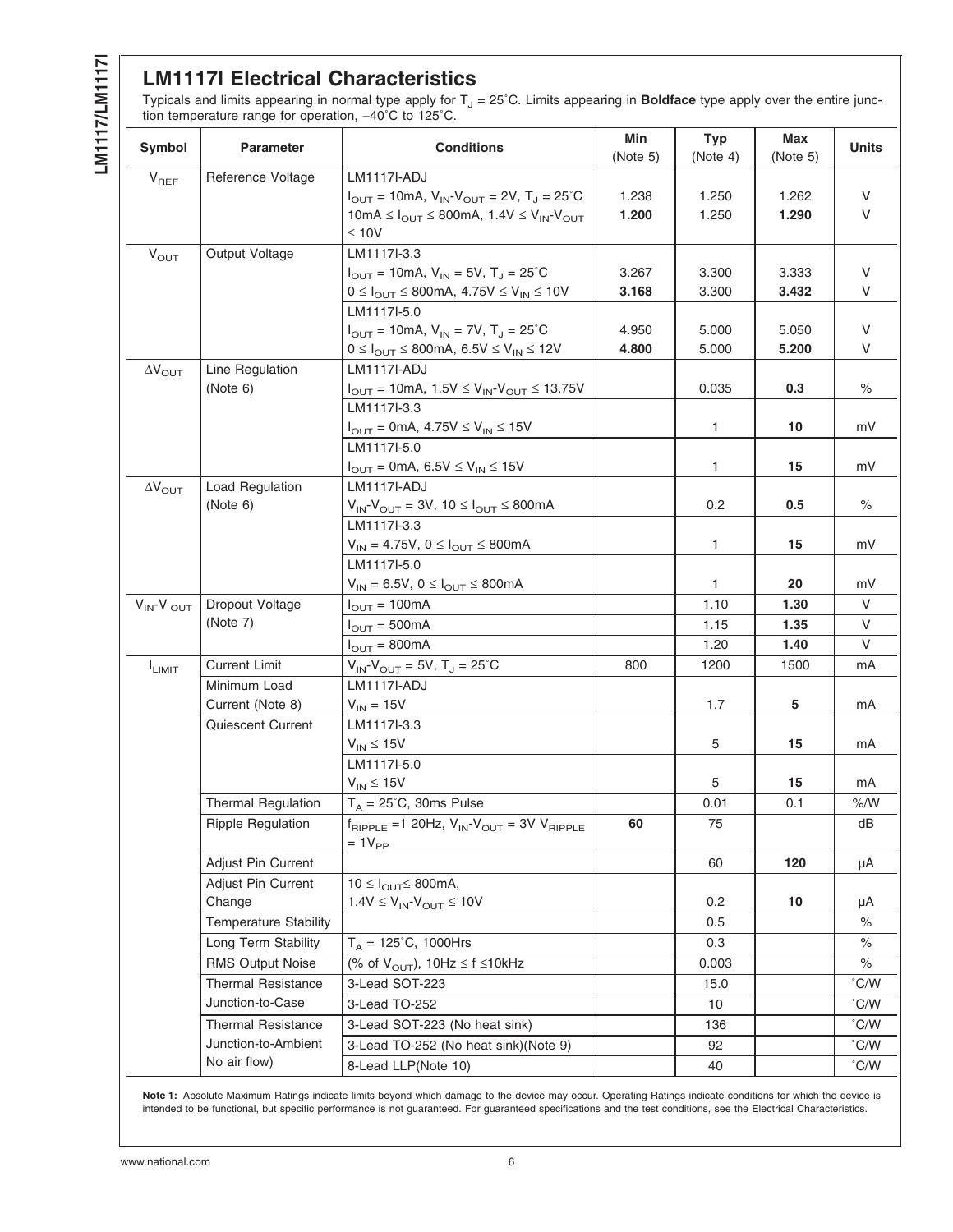<span id="page-6-0"></span>**Note 2:** The maximum power dissipation is a function of T<sub>J(max)</sub>, θ<sub>JA</sub>, and T<sub>A</sub>. The maximum allowable power dissipation at any ambient temperature is  $P_D = (T_{J(max)} - T_A)/\theta_{JA}$ . All numbers apply for packages soldered directly into a PC board.

**Note 3:** For testing purposes, ESD was applied using human body model, 1.5kΩ in series with 100pF.

**Note 4:** Typical Values represent the most likely parametric norm.

**Note 5:** All limits are guaranteed by testing or statistical analysis.

**Note 6:** Load and line regulation are measured at constant junction room temperature.

Note 7: The dropout voltage is the input/output differential at which the circuit ceases to regulate against further reduction in input voltage. It is measured when the output voltage has dropped 100mV from the nominal value obtained at  $V_{IN} = V_{OUT} + 1.5V$ .

**Note 8:** The minimum output current required to maintain regulation.

**Note 9:** Minimum pad size of 0.038in2

**Note 10:** Thermal Performance for the LLP was obtained using JESD51-7 board with six vias and an ambient temperature of 22˚C. For information about improved thermal performance and power dissipation for the LLP, refer to Application Note AN-1187.

## **Typical Performance Characteristics**





#### $1.4$  $= 125^{\circ}$ C  $1.2$ Short Circuit Current (A)  $= 25^{\circ}$ C  $T_{\rm J}$  $\overline{1}$  $0.8$  $0.6$  $0.4$  $0.2$  $\Omega$  $\mathbf 0$ 5  $10$ 15 Input/Output Differential (V) 10091922 10091923

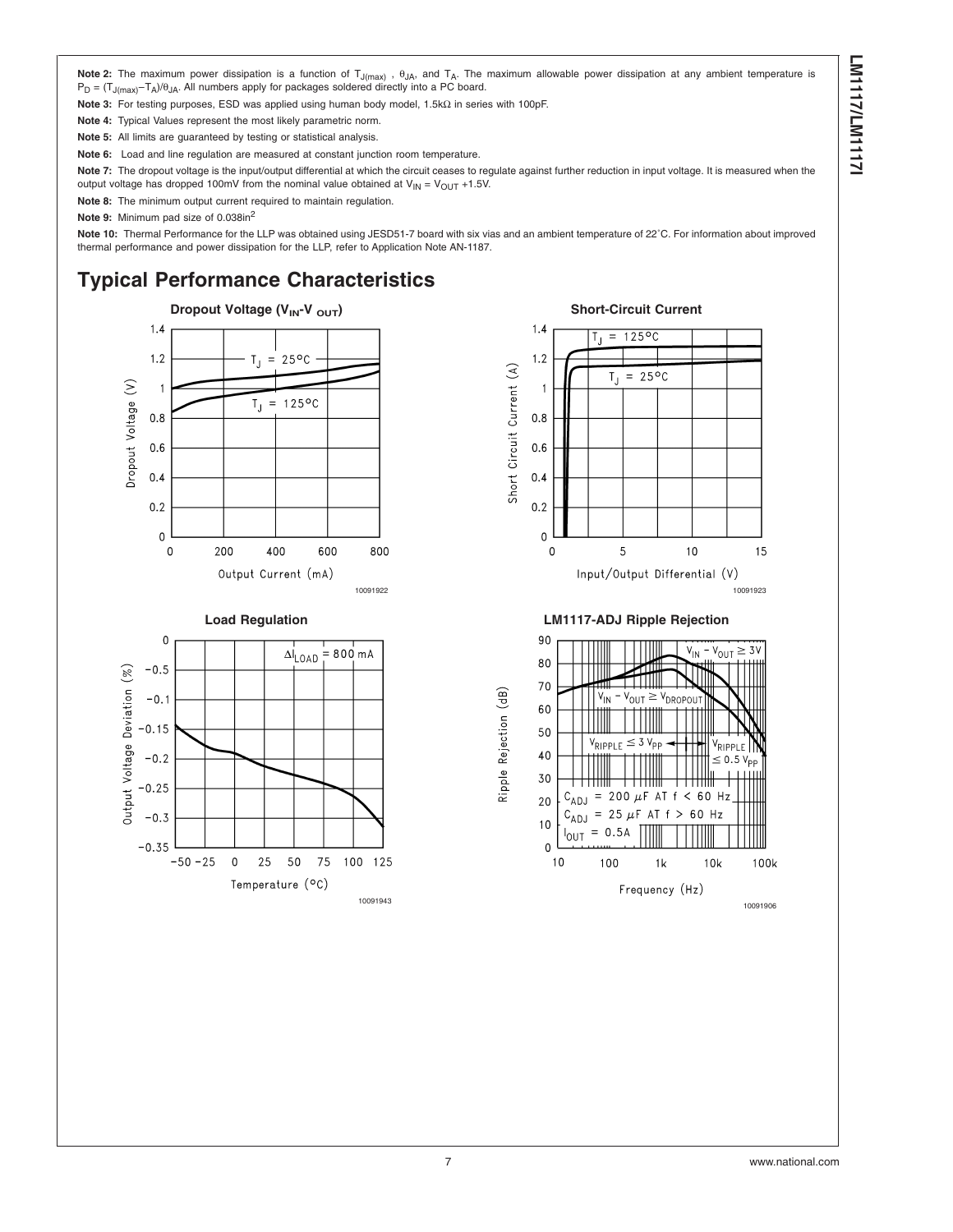

LM1117/LM11171 **LM1117/LM1117I**

ᅯ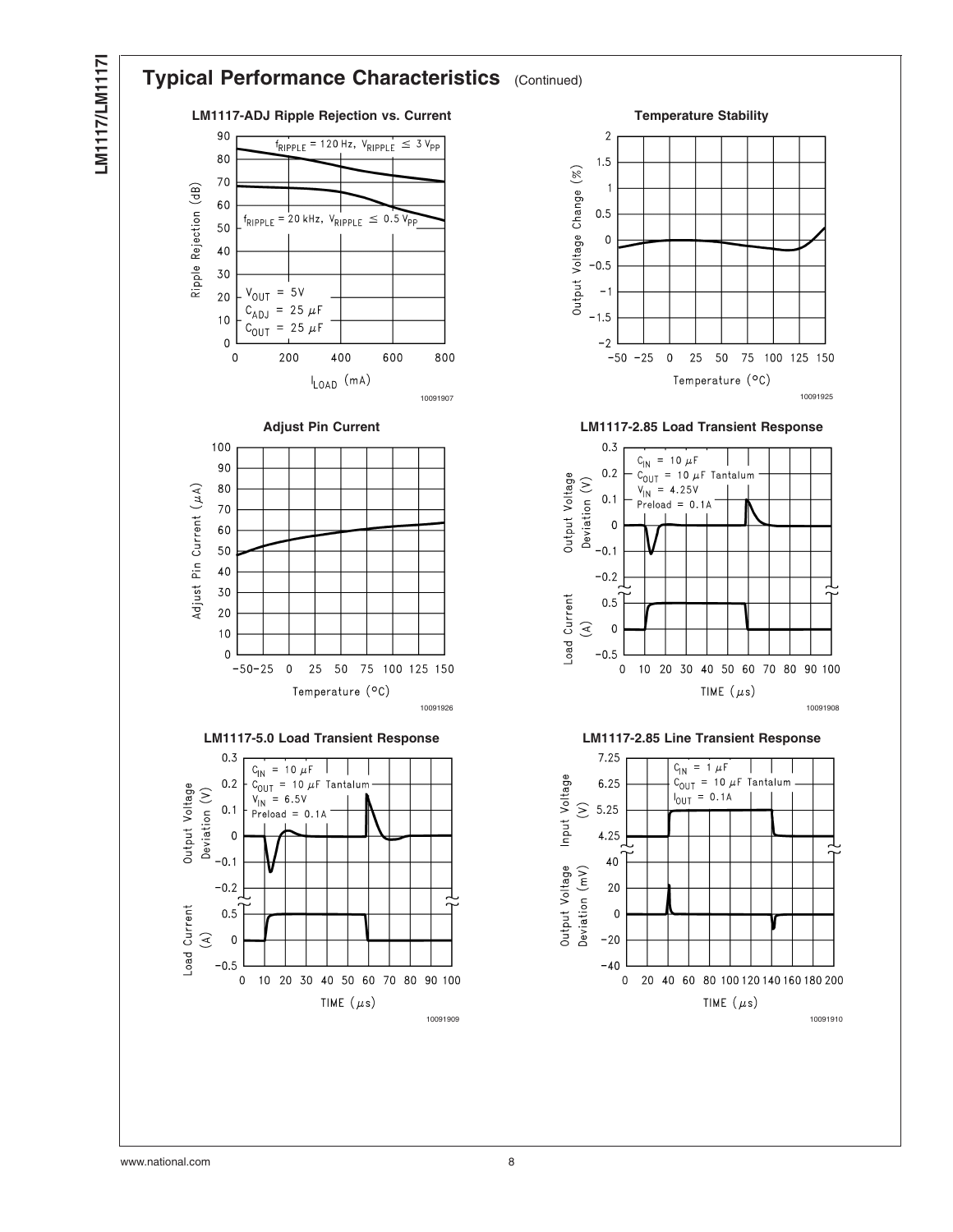## **Typical Performance Characteristics** (Continued)

**LM1117-5.0 Line Transient Response**



## **Application Note**

### **1.0 EXTERNAL CAPACITORS/STABILITY**

#### **1.1 Input Bypass Capacitor**

An input capacitor is recommended. A 10µF tantalum on the input is a suitable input bypassing for almost all applications.

#### **1.2 Adjust Terminal Bypass Capacitor**

The adjust terminal can be bypassed to ground with a bypass capacitor  $(C_{ADJ})$  to improve ripple rejection. This bypass capacitor prevents ripple from being amplified as the output voltage is increased. At any ripple frequency, the impedance of the  $C_{ADJ}$  should be less than R1 to prevent the ripple from being amplified:

 $1/(2\pi^*f_{\text{RIPPLE}}^*C_{\text{AD,J}})$  < R1

The R1 is the resistor between the output and the adjust pin. Its value is normally in the range of 100-200Ω. For example, with R1 = 124 $\Omega$  and  $f_{RIPPLE}$  = 120Hz, the C<sub>ADJ</sub> should be > 11µF.

#### **1.3 Output Capacitor**

The output capacitor is critical in maintaining regulator stability, and must meet the required conditions for both minimum amount of capacitance and ESR (Equivalent Series Resistance). The minimum output capacitance required by the LM1117 is 10µF, if a tantalum capacitor is used. Any increase of the output capacitance will merely improve the loop stability and transient response. The ESR of the output capacitor should range between 0.3Ω - 22Ω. In the case of the adjustable regulator, when the  $C_{ADJ}$  is used, a larger output capacitance (22µf tantalum) is required.

#### **2.0 OUTPUT VOLTAGE**

The LM1117 adjustable version develops a 1.25V reference voltage,  $V_{REF}$ , between the output and the adjust terminal. As shown in *Figure 1*, this voltage is applied across resistor R1 to generate a constant current I1. The current  $I_{ADJ}$  from the adjust terminal could introduce error to the output. But since it is very small (60µA) compared with the I1 and very constant with line and load changes, the error can be ignored. The constant current I1 then flows through the output set resistor R2 and sets the output voltage to the desired

For fixed voltage devices, R1 and R2 are integrated inside the devices.





#### **3.0 LOAD REGULATION**

level.

The LM1117 regulates the voltage that appears between its output and ground pins, or between its output and adjust pins. In some cases, line resistances can introduce errors to the voltage across the load. To obtain the best load regulation, a few precautions are needed.

*[Figure 2](#page-9-0)*, shows a typical application using a fixed output regulator. The Rt1 and Rt2 are the line resistances. It is obvious that the  $V_{\text{LOAD}}$  is less than the  $V_{\text{OUT}}$  by the sum of the voltage drops along the line resistances. In this case, the load regulation seen at the  $R_{\text{LOAD}}$  would be degraded from the data sheet specification. To improve this, the load should be tied directly to the output terminal on the positive side and directly tied to the ground terminal on the negative side.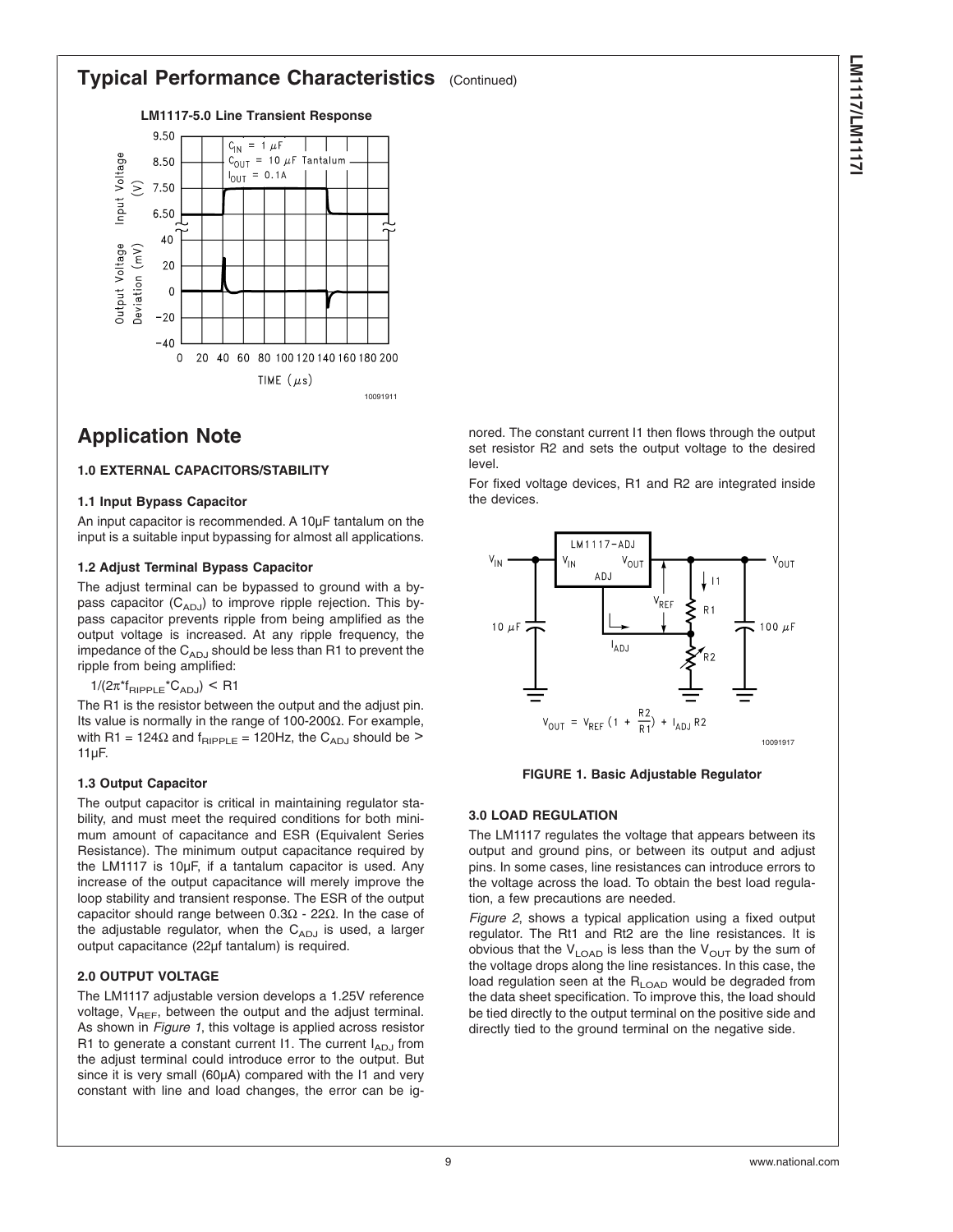<span id="page-9-0"></span>

#### **FIGURE 2. Typical Application using Fixed Output Regulator**

When the adjustable regulator is used (*Figure 3*), the best performance is obtained with the positive side of the resistor R1 tied directly to the output terminal of the regulator rather than near the load. This eliminates line drops from appearing effectively in series with the reference and degrading regulation. For example, a 5V regulator with 0.05Ω resistance between the regulator and load will have a load regulation due to line resistance of 0.05 $Ω \times I$ <sub>L</sub>. If R1 (=125 $Ω$ ) is connected near the load, the effective line resistance will be 0.05Ω (1+R2/R1) or in this case, it is 4 times worse. In addition, the ground side of the resistor R2 can be returned near the ground of the load to provide remote ground sensing and improve load regulation.



#### **FIGURE 3. Best Load Regulation using Adjustable Output Regulator**

#### **4.0 PROTECTION DIODES**

Under normal operation, the LM1117 regulators do not need any protection diode. With the adjustable device, the internal resistance between the adjust and output terminals limits the current. No diode is needed to divert the current around the regulator even with capacitor on the adjust terminal. The adjust pin can take a transient signal of ±25V with respect to the output voltage without damaging the device.

When a output capacitor is connected to a regulator and the input is shorted to ground, the output capacitor will discharge into the output of the regulator. The discharge current depends on the value of the capacitor, the output voltage of the regulator, and rate of decrease of  $V_{IN}$ . In the LM1117 regulators, the internal diode between the output and input pins can withstand microsecond surge currents of 10A to 20A. With an extremely large output capacitor (≥1000 µF), and with input instantaneously shorted to ground, the regulator could be damaged.

In this case, an external diode is recommended between the output and input pins to protect the regulator, as shown in *Figure 4*.



**FIGURE 4. Regulator with Protection Diode**

#### **5.0 HEATSINK REQUIREMENTS**

When an integrated circuit operates with an appreciable current, its junction temperature is elevated. It is important to quantify its thermal limits in order to achieve acceptable performance and reliability. This limit is determined by summing the individual parts consisting of a series of temperature rises from the semiconductor junction to the operating environment. A one-dimensional steady-state model of conduction heat transfer is demonstrated in *[Figure 5](#page-10-0)*. The heat generated at the device junction flows through the die to the die attach pad, through the lead frame to the surrounding case material, to the printed circuit board, and eventually to the ambient environment. Below is a list of variables that may affect the thermal resistance and in turn the need for a heatsink.

| $R^{\theta}$ JC (Component<br>Variables) | $R^{\theta}$ CA (Application<br><b>Variables)</b> |
|------------------------------------------|---------------------------------------------------|
| Leadframe Size & Material                | Mounting Pad Size,<br>Material, & Location        |
| No. of Conduction Pins                   | <b>Placement of Mounting</b><br>Pad               |
| Die Size                                 | PCB Size & Material                               |
| Die Attach Material                      | Traces Length & Width                             |
| Molding Compound Size<br>and Material    | <b>Adjacent Heat Sources</b>                      |
|                                          | Volume of Air                                     |
|                                          | Ambient Temperatue                                |

Shape of Mounting Pad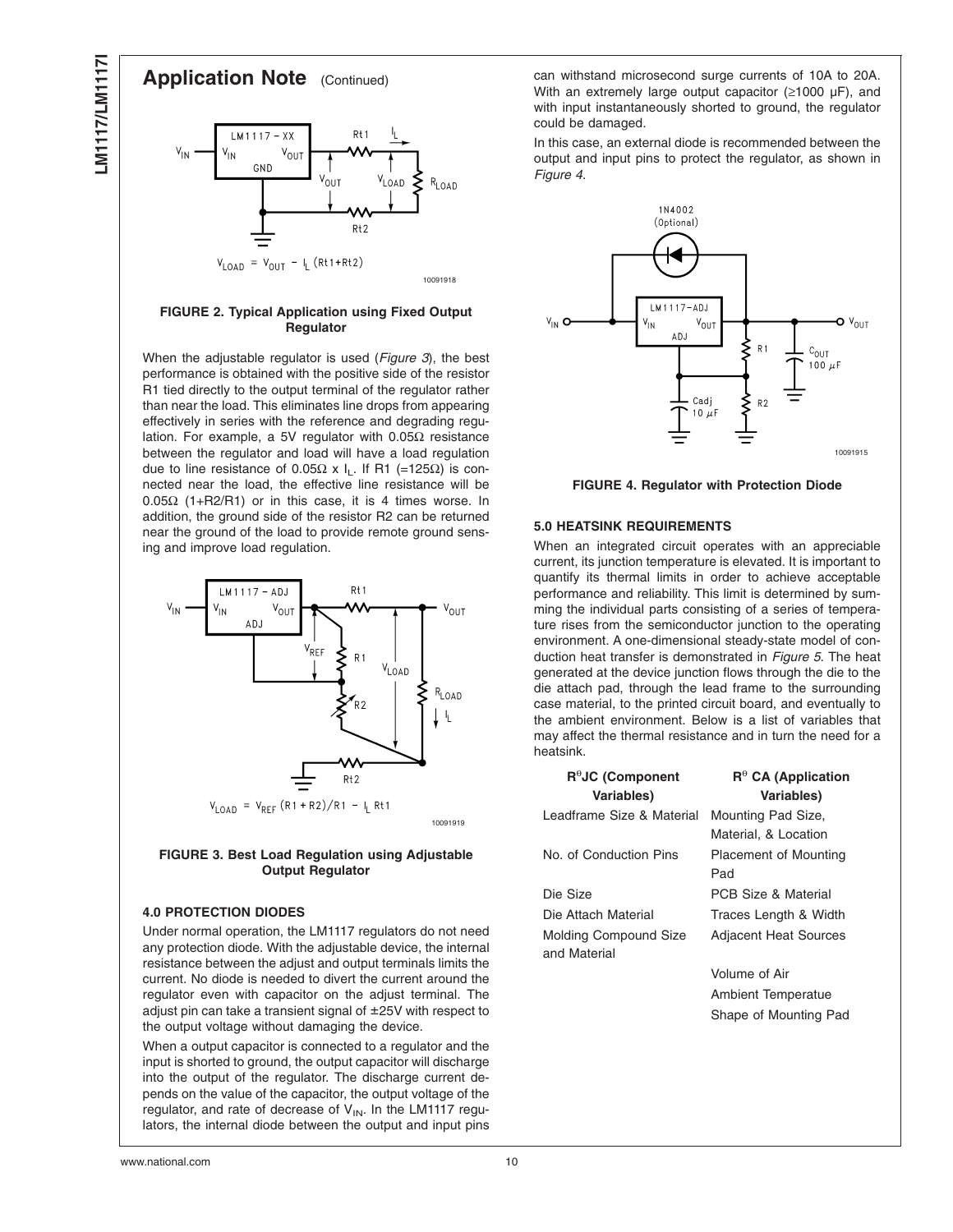<span id="page-10-0"></span>

#### **FIGURE 5. Cross-sectional view of Integrated Circuit Mounted on a printed circuit board. Note that the case temperature is measured at the point where the leads contact with the mounting pad surface**

The LM1117 regulators have internal thermal shutdown to protect the device from over-heating. Under all possible operating conditions, the junction temperature of the LM1117 must be within the range of 0˚C to 125˚C. A heatsink may be required depending on the maximum power dissipation and maximum ambient temperature of the application. To determine if a heatsink is needed, the power dissipated by the regulator,  $P_D$ , must be calculated:

 $I_{IN} = I_L + I_G$ 

 $\mathsf{P}_{\mathsf{D}} = (\mathsf{V}_{\mathsf{IN}}\text{-}\mathsf{V}_{\mathsf{OUT}})|_{\mathsf{L}} + \mathsf{V}_{\mathsf{IN}}|_{\mathsf{G}}$ 

*Figure 6* shows the voltages and currents which are present in the circuit.



#### **FIGURE 6. Power Dissipation Diagram**

#### **TABLE 1.** θ**JA Different Heatsink Area**

| Layout         | <b>Copper Area</b>  |                                |                                      | <b>Thermal Resistance</b>           |
|----------------|---------------------|--------------------------------|--------------------------------------|-------------------------------------|
|                | Top Side $(in^2)^*$ | Bottom Side (in <sup>2</sup> ) | $(\theta_{JA},^{\circ}$ C/W) SOT-223 | $(\theta_{JA},^{\circ}$ C/W) TO-252 |
|                | 0.0123              | 0                              | 136                                  | 103                                 |
| 2              | 0.066               | $\mathbf 0$                    | 123                                  | 87                                  |
| 3              | 0.3                 | 0                              | 84                                   | 60                                  |
| 4              | 0.53                | 0                              | 75                                   | 54                                  |
| 5              | 0.76                | $\mathbf 0$                    | 69                                   | 52                                  |
| 6              |                     | 0                              | 66                                   | 47                                  |
| $\overline{7}$ | $\mathbf 0$         | 0.2                            | 115                                  | 84                                  |
| 8              | 0                   | 0.4                            | 98                                   | 70                                  |
| 9              | 0                   | 0.6                            | 89                                   | 63                                  |
| 10             | $\Omega$            | 0.8                            | 82                                   | 57                                  |
| 11             | 0                   |                                | 79                                   | 57                                  |
| 12             | 0.066               | 0.066                          | 125                                  | 89                                  |
| 13             | 0.175               | 0.175                          | 93                                   | 72                                  |

The next parameter which must be calculated is the maximum allowable temperature rise,  $T_B(max)$ :

#### $T_B(max) = T_J(max) - T_A(max)$

where  $T_{\text{J}}$ (max) is the maximum allowable junction temperature (125°C), and  $T_A$ (max) is the maximum ambient temperature which will be encountered in the application.

Using the calculated values for  $T_R(max)$  and  $P_D$ , the maximum allowable value for the junction-to-ambient thermal resistance  $(\theta_{JA})$  can be calculated:

 $\theta_{JA} = T_R(max)/P_D$ 

If the maximum allowable value for  $\theta_{JA}$  is found to be ≥136˚C/W for SOT-223 package or ≥79˚C/W for TO-220 package or ≥92˚C/W for TO-252 package, no heatsink is needed since the package alone will dissipate enough heat to satisfy these requirements. If the calculated value for  $\theta_{JA}$ falls below these limits, a heatsink is required.

As a design aid, *Table 1* shows the value of the θ<sub>JA</sub> of SOT-223 and TO-252 for different heatsink area. The copper patterns that we used to measure these  $\theta_{JA}$ s are shown at the end of the Application Notes Section. *[Figure 7](#page-12-0)* and *[Figure](#page-12-0) [8](#page-12-0)* reflects the same test results as what are in the *Table 1*

*[Figure 9](#page-12-0)* and *[Figure 10](#page-12-0)* shows the maximum allowable power dissipation vs. ambient temperature for the SOT-223 and TO-252 device. Figures *[Figure 11](#page-12-0)* and *[Figure 12](#page-12-0)* shows the maximum allowable power dissipation vs. copper area (in $^2$ ) for the SOT-223 and TO-252 devices. Please see AN1028 for power enhancement techniques to be used with SOT-223 and TO-252 packages.

\*Application Note AN-1187 discusses improved thermal performance and power dissipation for the LLP.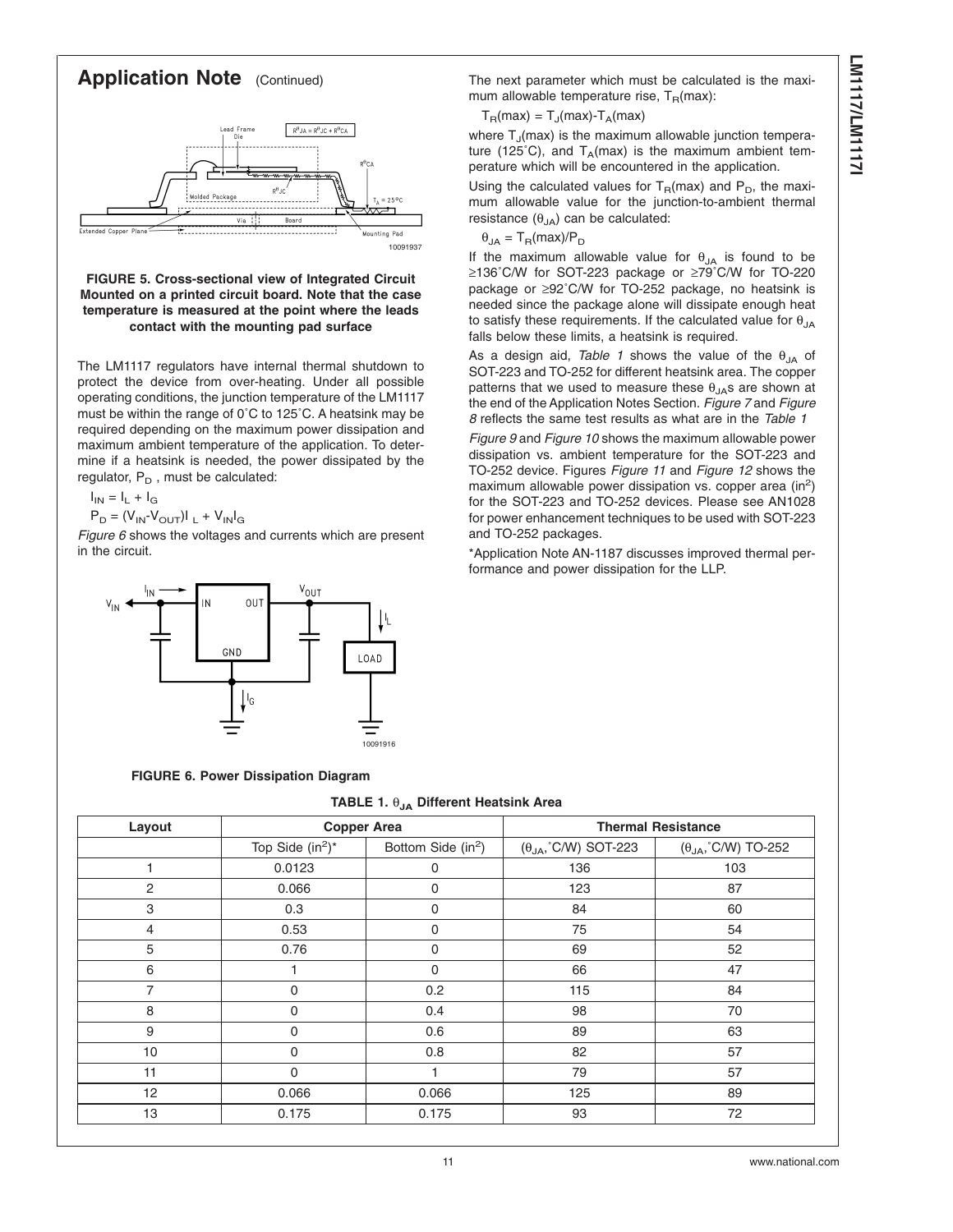LM1117/LM11171 **LM1117/LM1117I**

## **Application Note** (Continued)

|  |  | TABLE 1. θ <sub>JA</sub> Different Heatsink Area (Continued) |
|--|--|--------------------------------------------------------------|

| Layout | <b>Copper Area</b> |       |    | <b>Thermal Resistance</b> |
|--------|--------------------|-------|----|---------------------------|
| 4      | 0.284              | 0.284 | oc | O.                        |
| G      | 0.392              | 0.392 | ె  | 55                        |
| b      | U.5                | 0.5   | u  | 53                        |

\*Tab of device attached to topside copper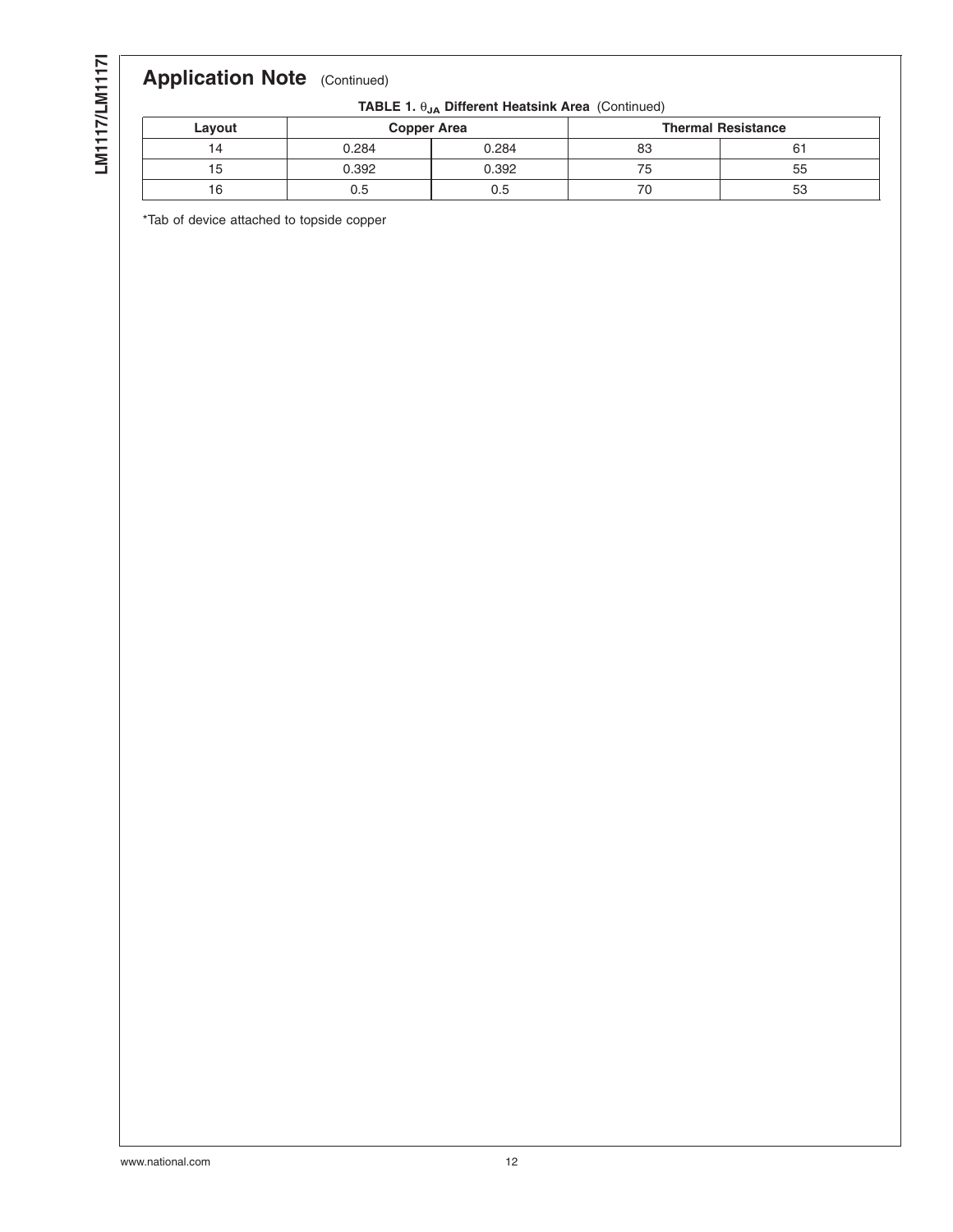<span id="page-12-0"></span>

**FIGURE 7.** θ**JA vs. 1oz Copper Area for SOT-223**



**FIGURE 8.** θ**JA vs. 2oz Copper Area for TO-252**







**FIGURE 10. Maximum Allowable Power Dissipation vs. Ambient Temperature for TO-252**







**FIGURE 12. Maximum Allowable Power Dissipation vs. 2oz Copper Area for TO-252**

# **LM117/LM1177 LM1117/LM1117I**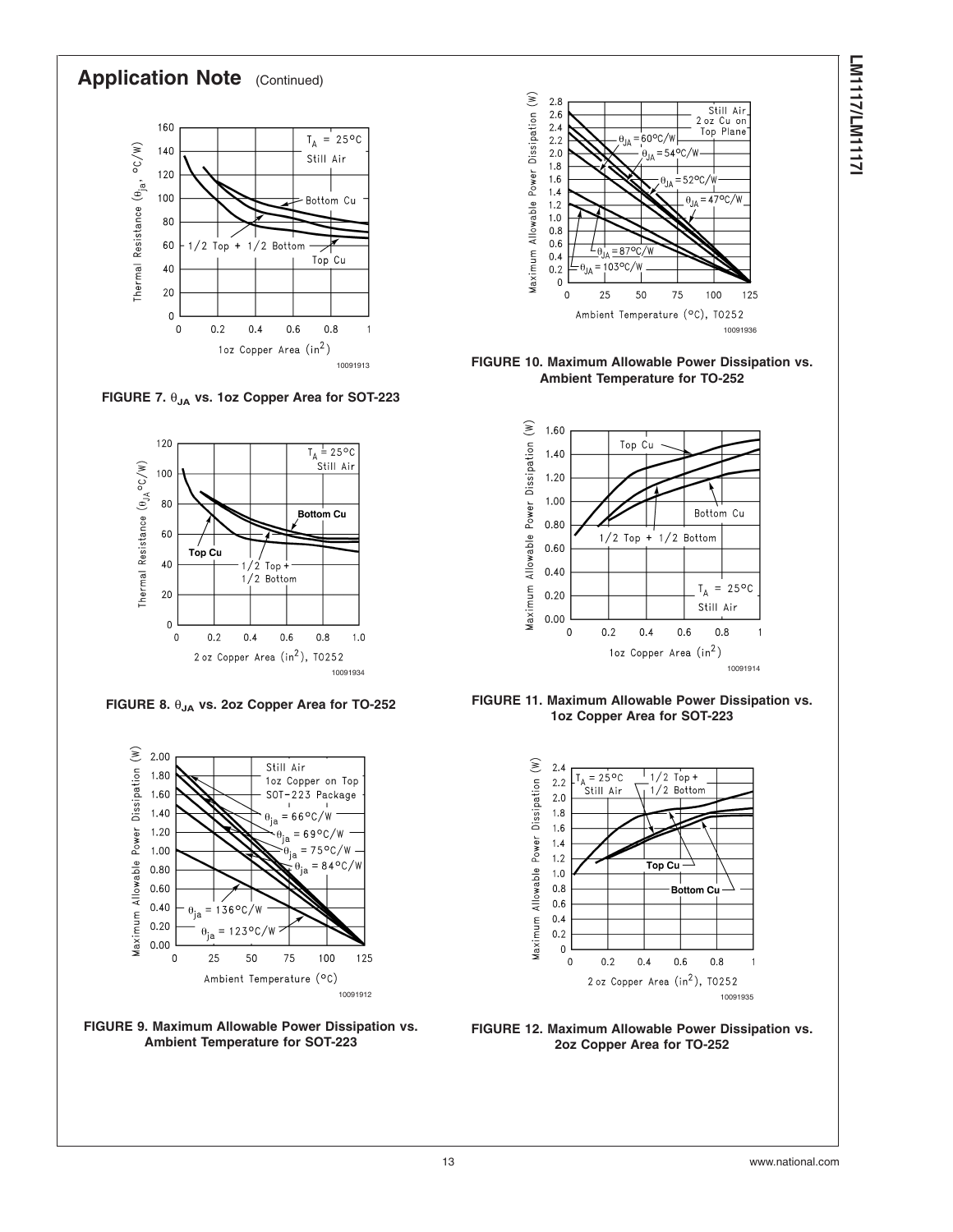



LM1117/LM11171 **LM1117/LM1117I**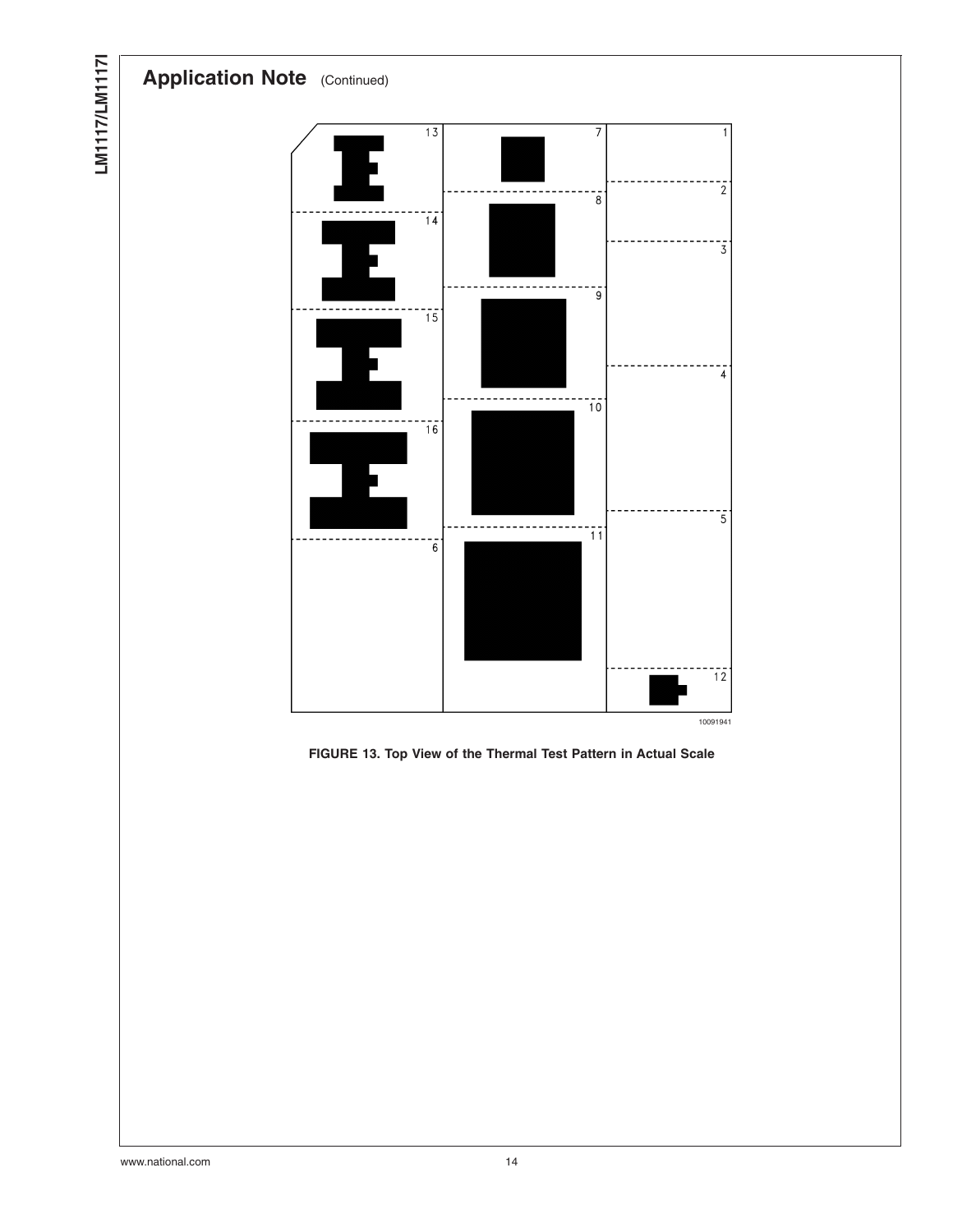

**FIGURE 14. Bottom View of the Thermal Test Pattern in Actual Scale**

**LM1117/LM1117I**

**LN117/LM11171**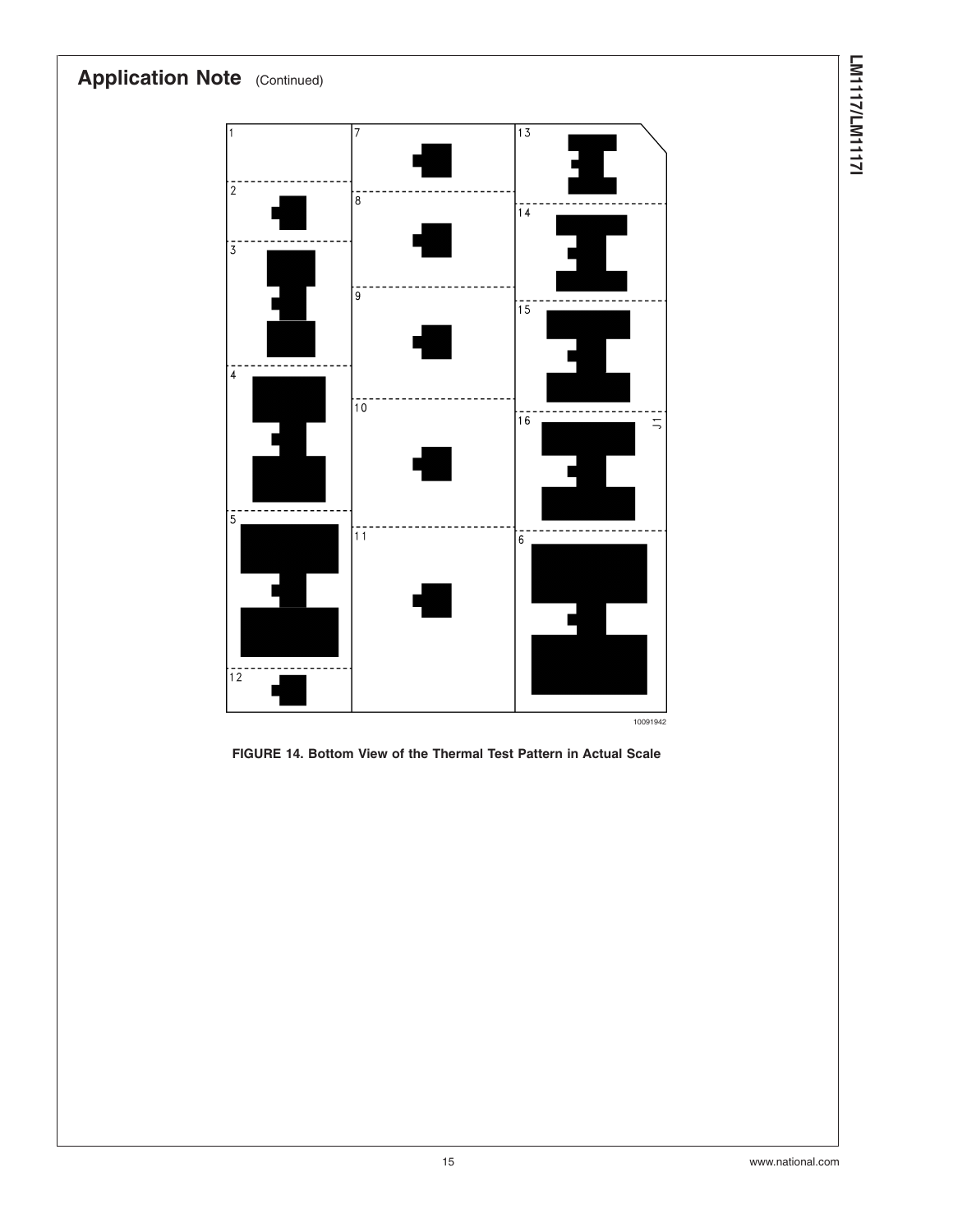



**5V Logic Regulator with Electronic Shutdown\***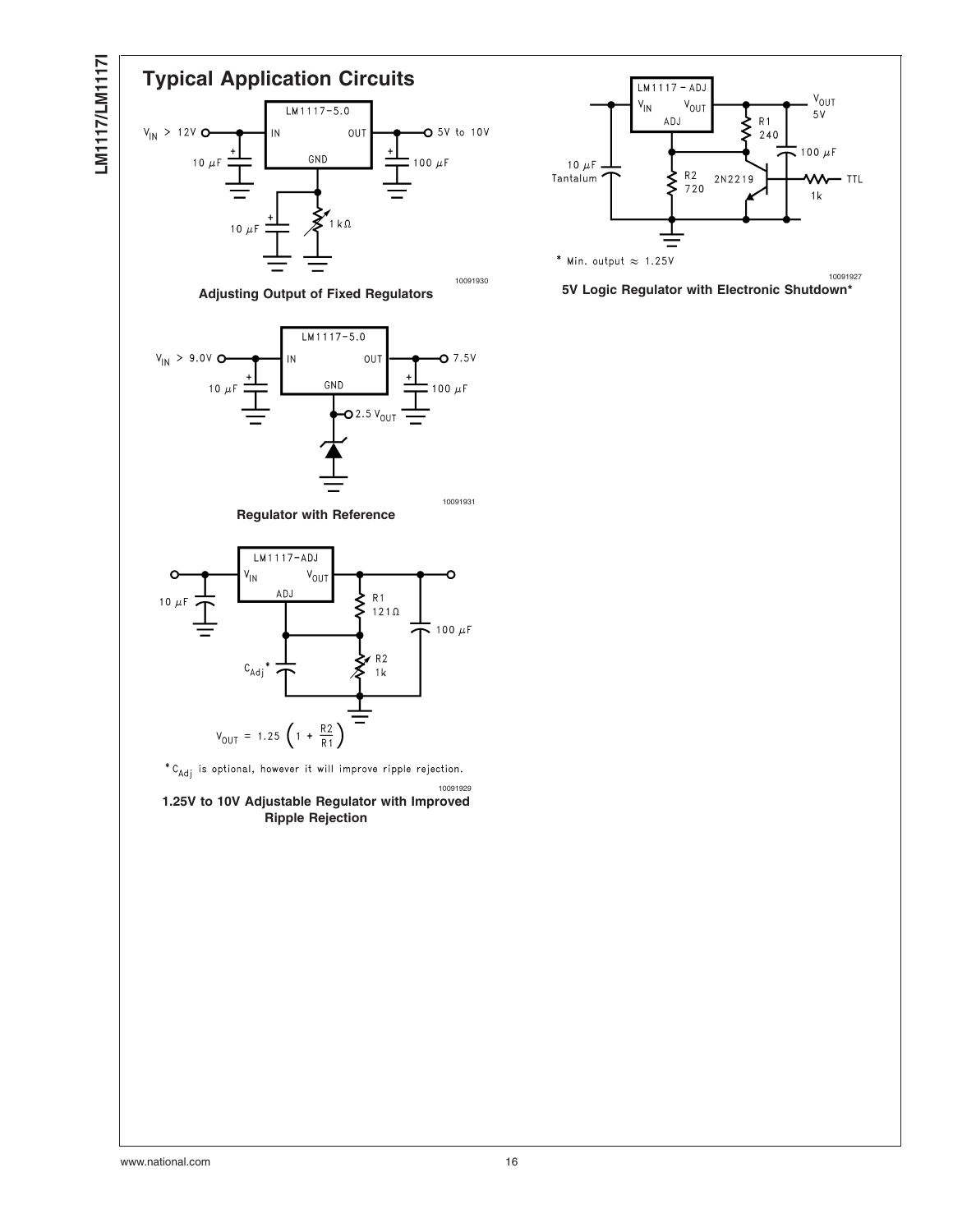

**LM1117/LM1117I**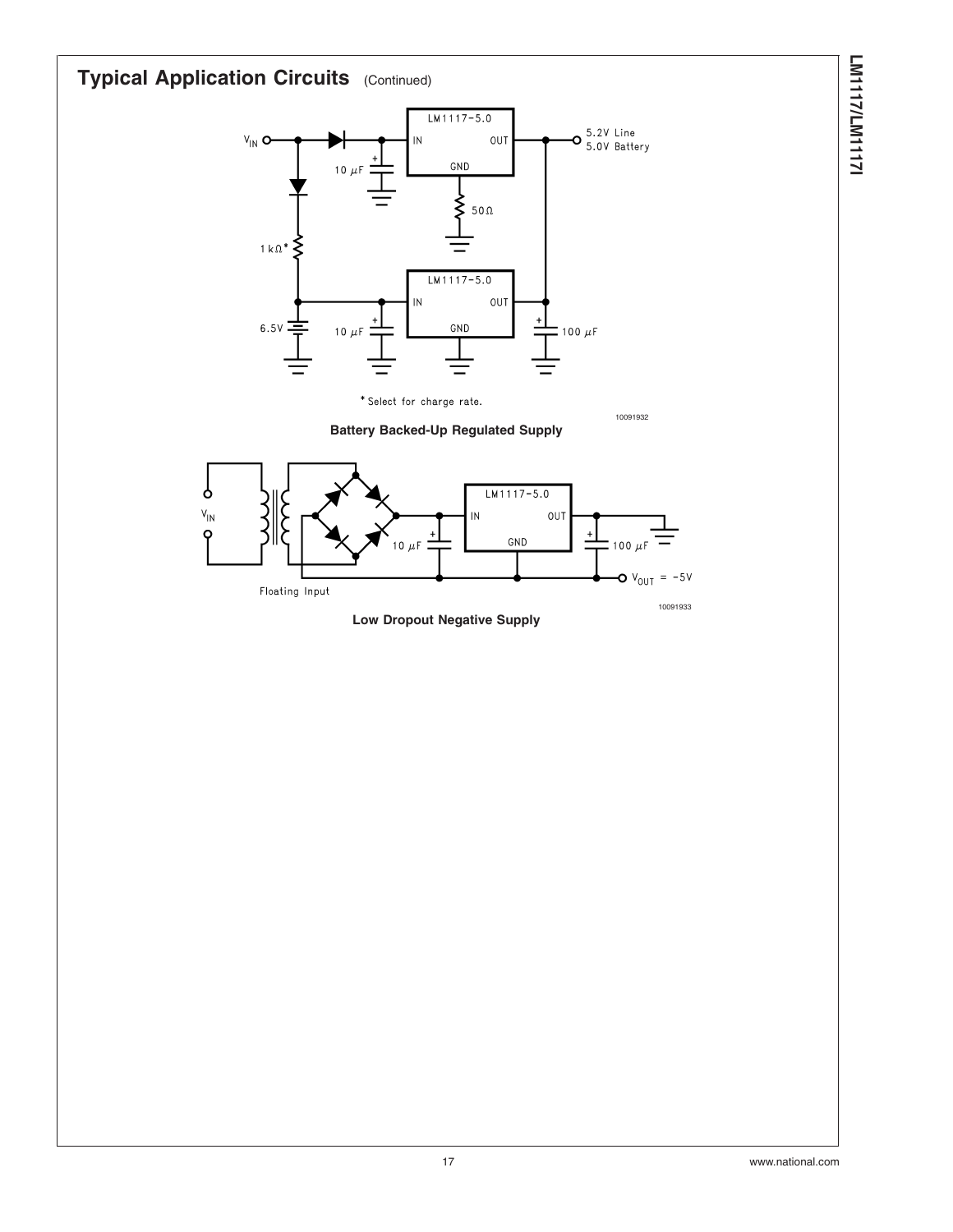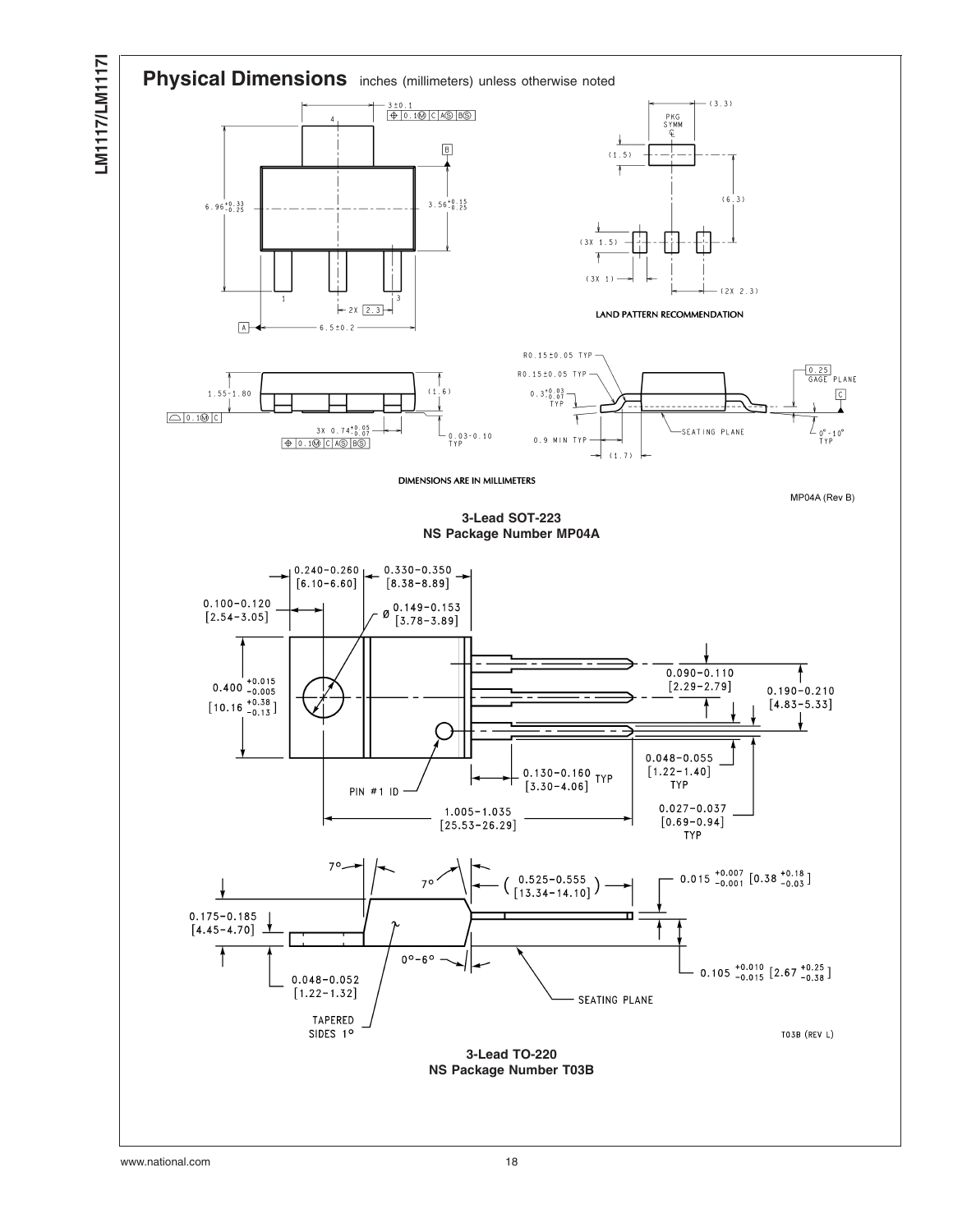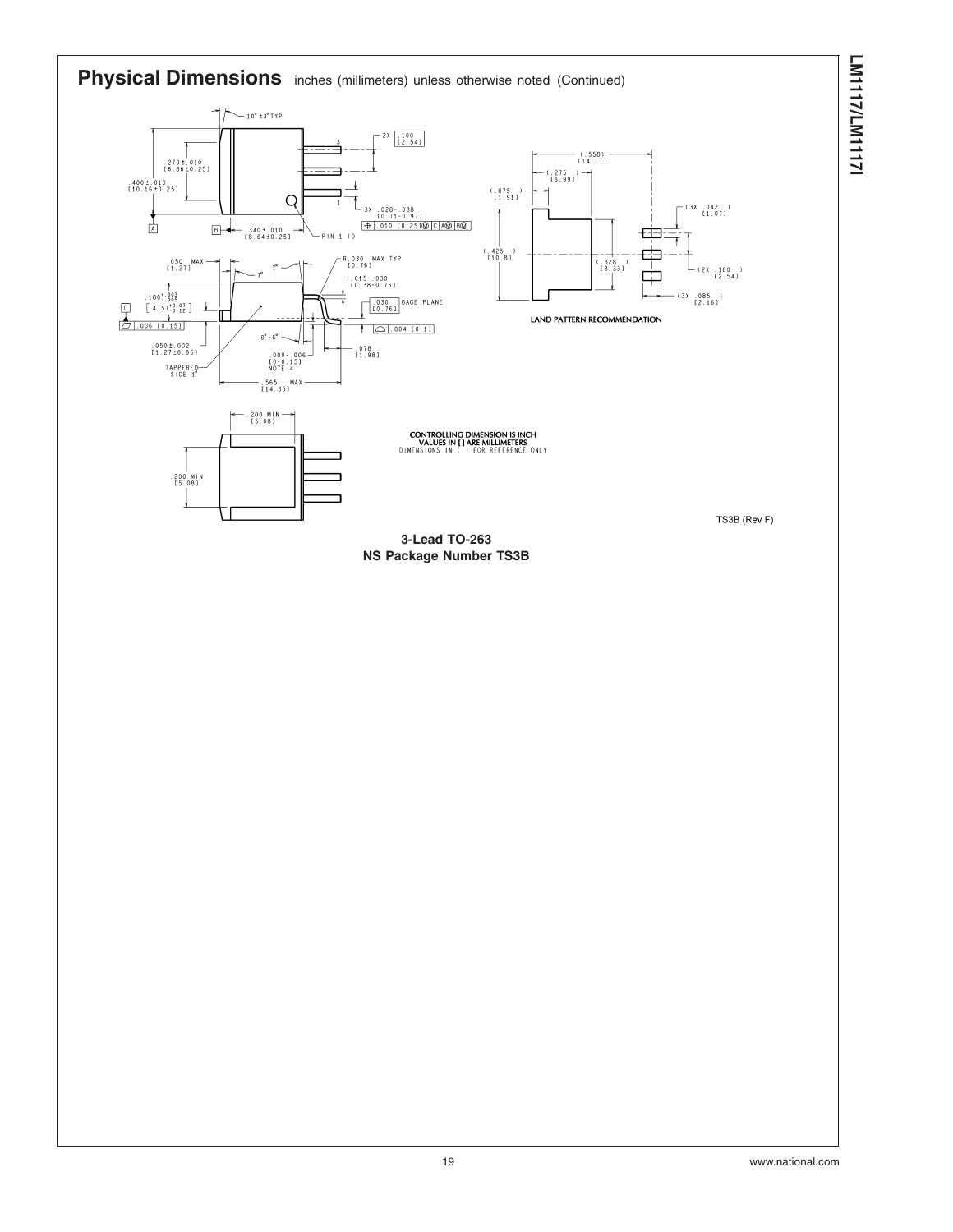